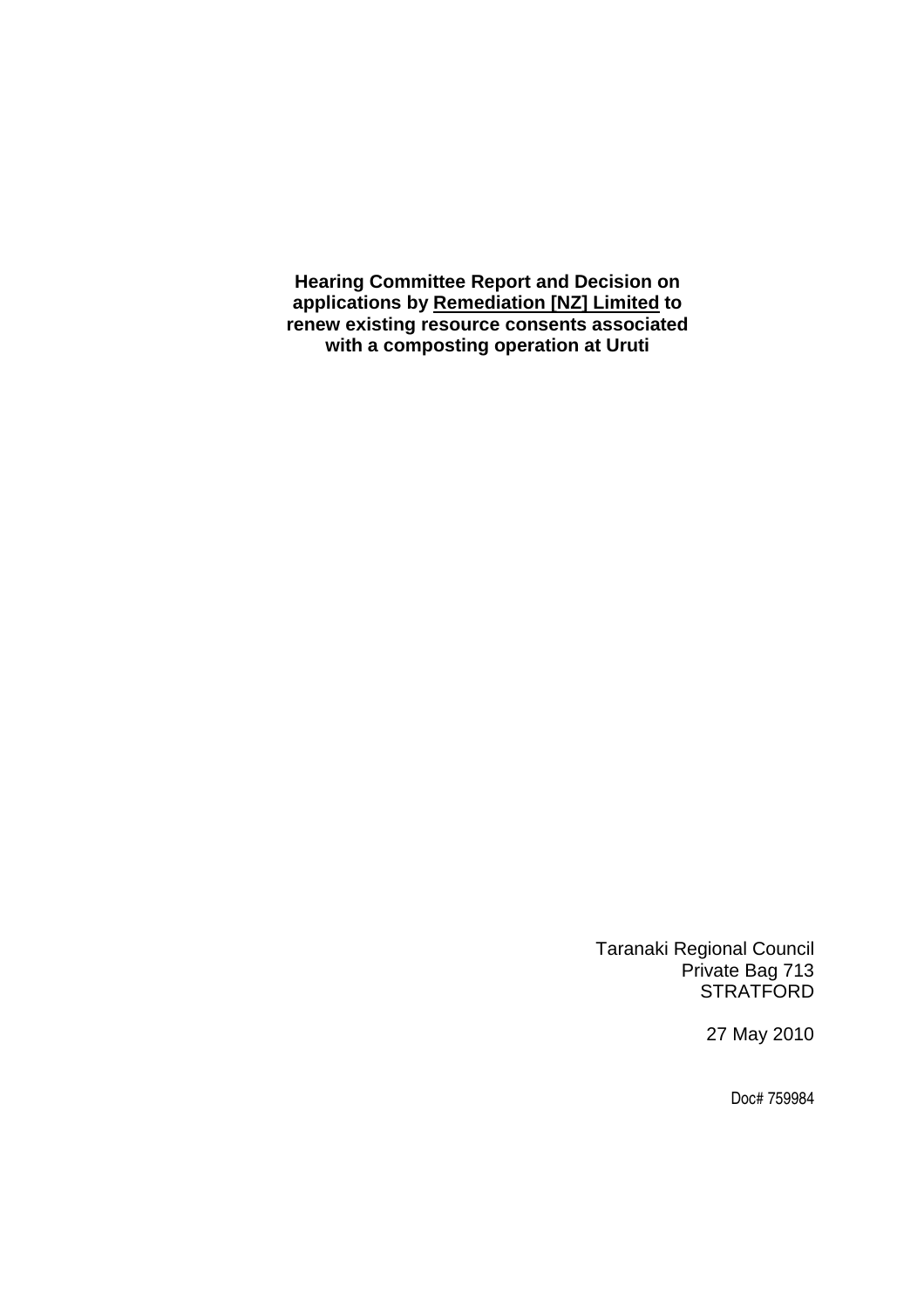# **Report and decision of a Committee of the Taranaki Regional Council which heard, commencing at 9.30 am on 6 May 2010 at the Taranaki Regional Council offices, Stratford, two resource consent applications by Remediation [NZ] Limited.**

One application seeks to renew consent 5838-1 to continue to discharge:

- treated stormwater and leachate, mostly derived from a composting process, to land via spray irrigation; and
- treated stormwater and leachate which is derived from the storage of paunch grass, in association with a vermiculture process, directly to an unnamed tributary of the Heahanga Stream.

The second application seeks to renew consent 5839-1 to continue to discharge emissions into the air, namely odour and dust, from a composting operation.

The applications, made in accordance with the Resource Management Act 1991 ["the Act"], were lodged with the Taranaki Regional Council [Council] and referenced 5276 and 5277 respectively.

| <b>Present:</b>           | <b>Taranaki Regional Council Committee</b>      |                                        |
|---------------------------|-------------------------------------------------|----------------------------------------|
|                           | Cr David Lean [Chairperson]<br>Cr Michael Joyce |                                        |
| <b>Applicant:</b>         | <b>Remediation (NZ) Limited</b>                 |                                        |
|                           | Kerry O'Neill                                   | Director                               |
|                           | Karen O'Neill                                   | Investor                               |
|                           | Herbert Van Veen                                | Investor                               |
|                           | John Maassen                                    | Legal Counsel                          |
|                           | <b>Andrew Curtis</b>                            | <b>Chemical Engineer</b>               |
|                           |                                                 |                                        |
| <b>Consent Authority:</b> | Taranaki Regional Council                       |                                        |
|                           | Colin McLellan                                  | <b>Consents Manager</b>                |
|                           | Phillip Milne                                   | Legal Counsel                          |
|                           | Ange Lenz                                       | <b>Consents Officer</b>                |
|                           | Darlene Ladbrook                                | Senior Consents Administration Officer |
|                           | Janette Harper                                  | <b>Consents Administration Officer</b> |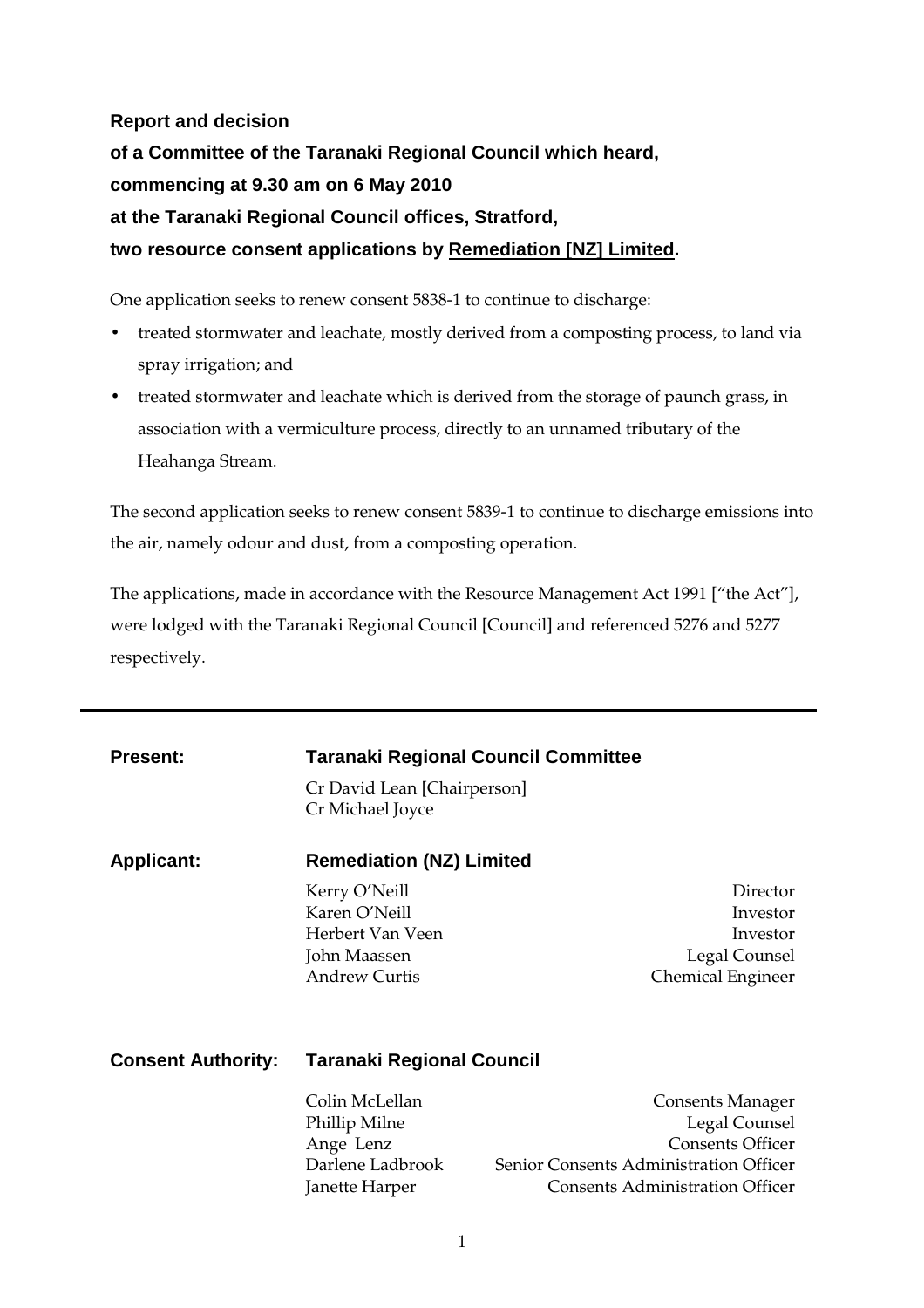#### **Submitters in attendance:**

John Oxenham Vikki Bazeley Ian & Linda Jury Syd & Jennifer Baker Bernard & Kathleen Coils [in support of Syd & Jennifer Baker] Lauren Wallace [Legal Counsel]

### **Submitters not in attendance:**

Duane & Tina Bland Nathan Jury

 Director General of Conservation [withdrawn request to be heard]

Graham & Janice Cook [withdrawn request to be heard]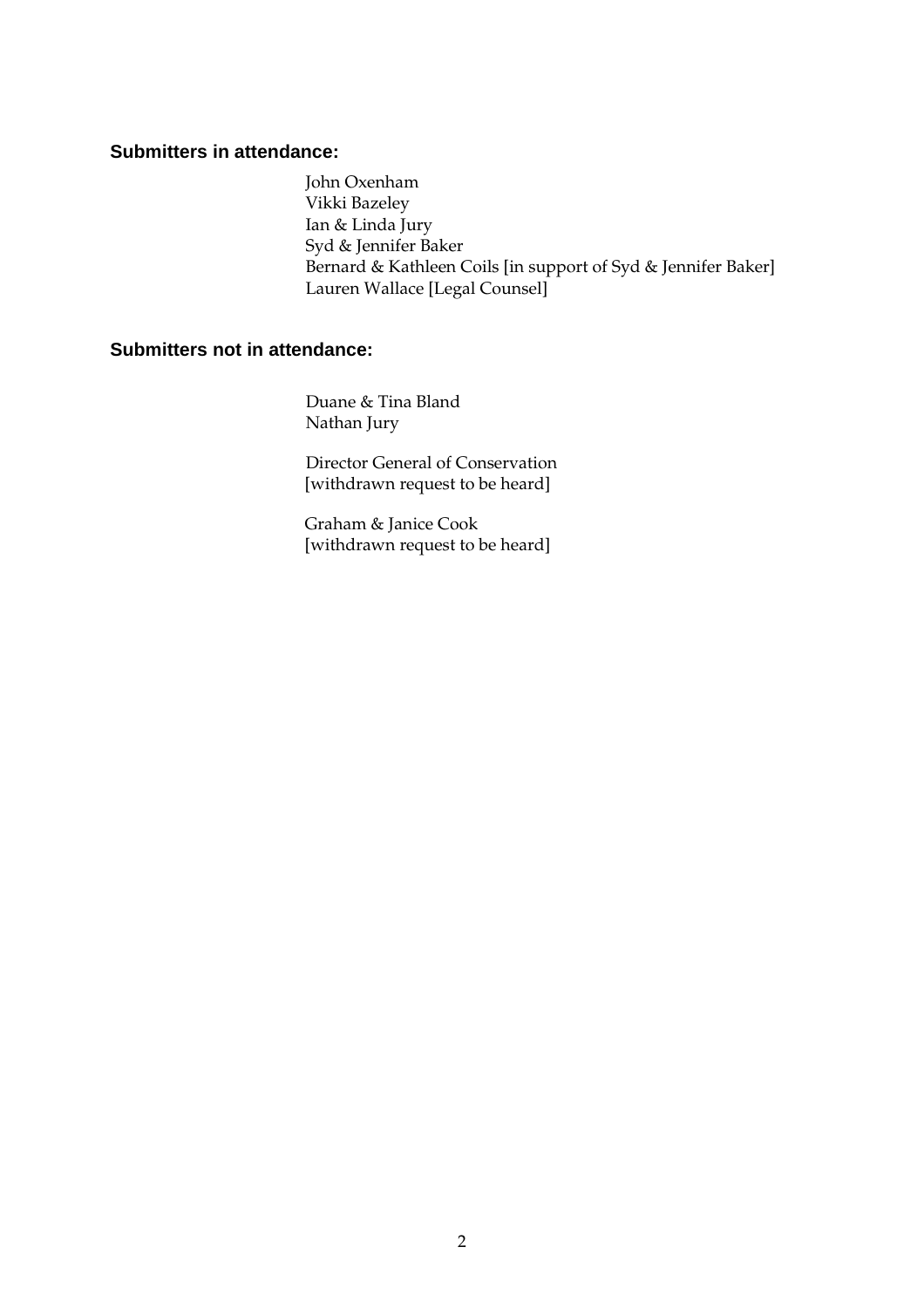# **Description of Proposed Activity**

- 1. Remediation [NZ] Limited ['RNZ' or 'the applicant'] owns and operates a composting and vermiculture operation located at 1460 Mokau Road [State Highway 3], Uruti. The operation was established in 2001 and is situated within the valley floor of the Haehanga Stream catchment, approximately 1.3 km south of the highway [as shown in Figure 1 below]. The nearest property boundary and dwelling to the operation are located approximately 450 m and 1450 m away, respectively.
- 2. The proposal and the receiving environment are set out in full in the Council Officers' Report. A summary of the proposal is given below.
- 3. A wide range of materials are utilised in the composting process such as chicken mortality, fish waste and greenwaste. The material is wedge piled on 'Pad 1' and turned on a frequent basis prior to being screened and blended for sale.
- 4. Paunch grass is stockpiled on 'Pad 2' and fed to worms as part of the vermiculture process. The vermicast derived is screened and dried to form the final product.
- 5. Drilling waste from the hydrocarbon industry is received in a series of ponds within the 'Drill Mud Pad' [DMP], where it is blended with bulking agents such as sawdust prior to being stockpiled into rows for composting. This material is then processed through the vermiculture process.
- 6. Stormwater and leachate generated on Pad 1 and the DMP is treated through a pond treatment system [PTS]. The treated wastewater is then irrigated to land, over an approximate area of 5.8 ha.
- 7. Stormwater and leachate generated on Pad 2 is treated through a wetland treatment system [WTS] prior to being discharged into an unnamed tributary of the Haehanga Stream.
- 8. The main practices and measures that the applicant currently employs to minimise odour generated in association with the composting and vermiculture operation include:
	- Process management practices to ensure that aerobic conditions in the composting product and windrows are maintained;
	- Windrow and compost covers [the use of compost covers is recent];
	- The use of aeration systems and enzymes in the final ponds of the WTS and PTS;
	- Ceasing the acceptance of chicken DAF1 from 31 March 2010 because the applicant determined that it is likely to have caused significant off-site odour; and
	- The use of a fogging system over the PTS that deodorises the ponds [installed approximately two months ago].

1

 $^{\rm 1}$  Chicken DAF is largely the fats, oils and solids obtained from a dissolved air flotation process used in treatment of chicken processing waste.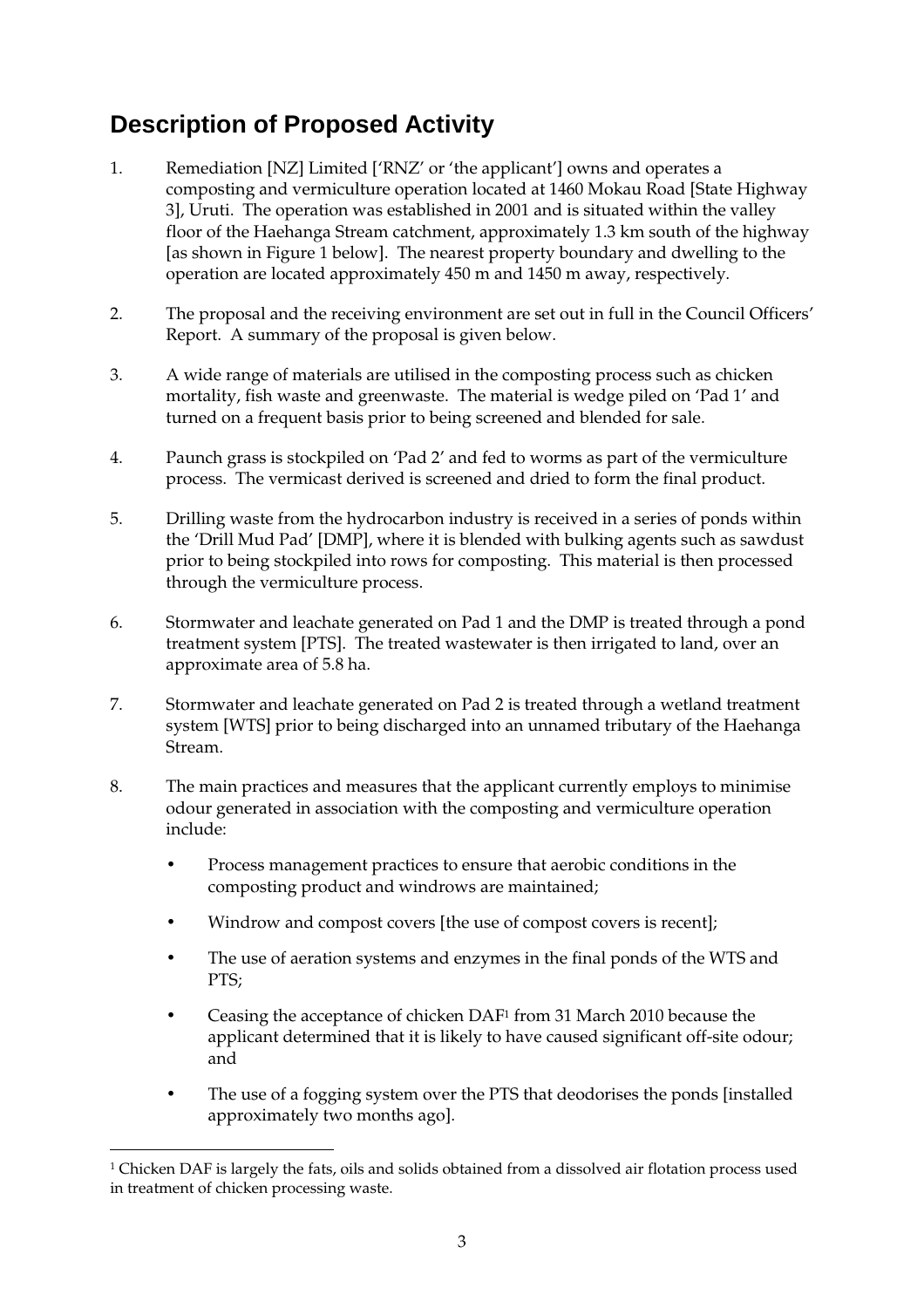- 9. Consents 5838-1 and 5839-1, which relate to activities undertaken in association with the composting and vermiculture operations, expired in June 2009.
- 10. Accordingly, the two resource consent applications described below were lodged with the Council on 28 November 2008:
	- Application 5276 [consent 5838-2] to discharge waste material to land for composting, and treated stormwater and leachate from composting operations onto and into land in circumstances where the discharge may enter streams within the Haehanga Stream catchment, and directly into an unnamed tributary of the Haehanga Stream; and
	- Application 5277 [consent 5839-2] to discharge emissions into the air, namely odour and dust, from composting operations.



 **Figure 1** Location of the application site with the boundary of the site highlighted in yellow and the location and extent of the composting operation [excluding the irrigation areas] highlighted in red.

# **Regional Plan Rules Affected**

11. The *Regional Fresh Water Plan for Taranaki* [RFWP] details Council policies in relation to fresh water. The RFWP has been operative since 2001. The RFWP is the statutory document containing Council policy and rules in relation to fresh water management under the Act.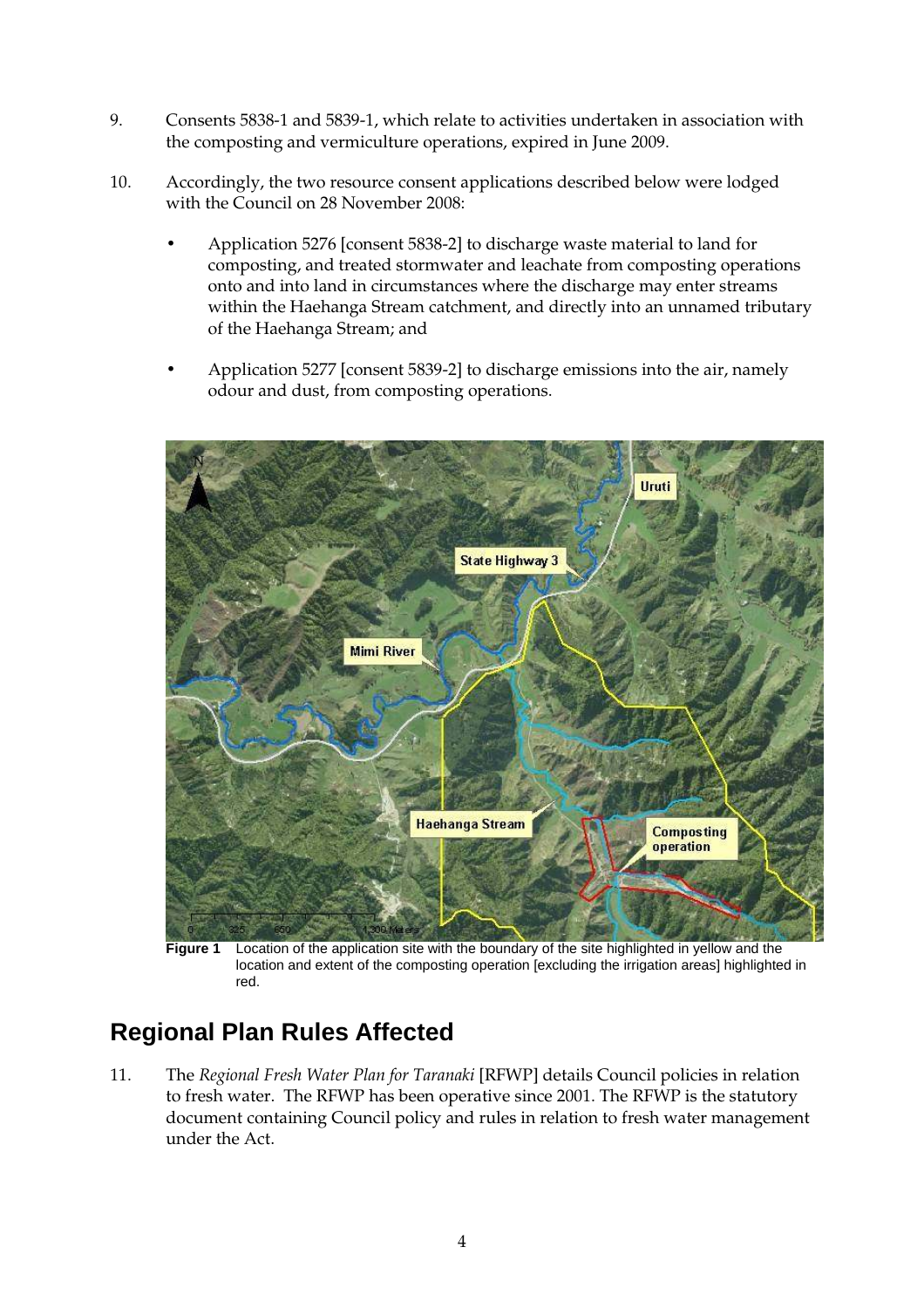- 12. As the stormwater and leachate generated on site converge, the discharges cannot be meaningfully separated. No rules within the RFWP specifically provide for the discharge of leachate and, as such, the discharge of leachate and stormwater onto and into land [where contaminants may enter water], and into water, fall for consideration under Rules 44 and 43 [respectively] of the RFWP as discretionary activities.
- 13. The *Regional Air Quality Plan for Taranaki* [RAQP] details Council policies relating to fresh air. The RAQP has been operative since 1997. The *Proposed Regional Air Quality Plan* [PRAQP] has been notified but submissions have not been heard.
- 14. The proposed continued discharges to air are classed as discretionary activities under both the RAQP and PRAQP. As the proposed plan is the most recent the activity falls for consideration under that plan [being Rule 50 of the PRAQP].

# **Notification and Submissions Received**

- 15. The applications were publicly notified on 21 March 2009 in accordance with section 93 of the Act [being prior to the Simplifying and Streamlining Amendment Act 2009]. A total of thirteen submissions were received in opposition to the applications. Of those submitters, eight wished to be heard and five did not.
- 16. In summary, the main concerns of submitters were:
	- That the existing operation discharges odour beyond the site boundary and the effects of this on amenity values. Some submitters also stated that the odour causes embarrassment in front of visitors.
	- That the applicant breaches the existing conditions of consent.
	- The presence of biting flies and other vermin as a result of the composting operation.
	- The potential effects of the discharges [to air and water] on public health.
	- Deficiencies of information in the application relating to the discharge stormwater and leachate.
	- The potential effects of the discharges to the Haehanga Stream on ecology.
	- That the Council is not taking complaints seriously or adequately addressing complainants concerns.

## **Pre-hearing meetings**

17. Two pre-hearing meetings were held to discuss the applications and issues raised by the submissions. Details of the pre-hearing meetings were reported in the Council Officers' Report and distributed with the hearing agenda.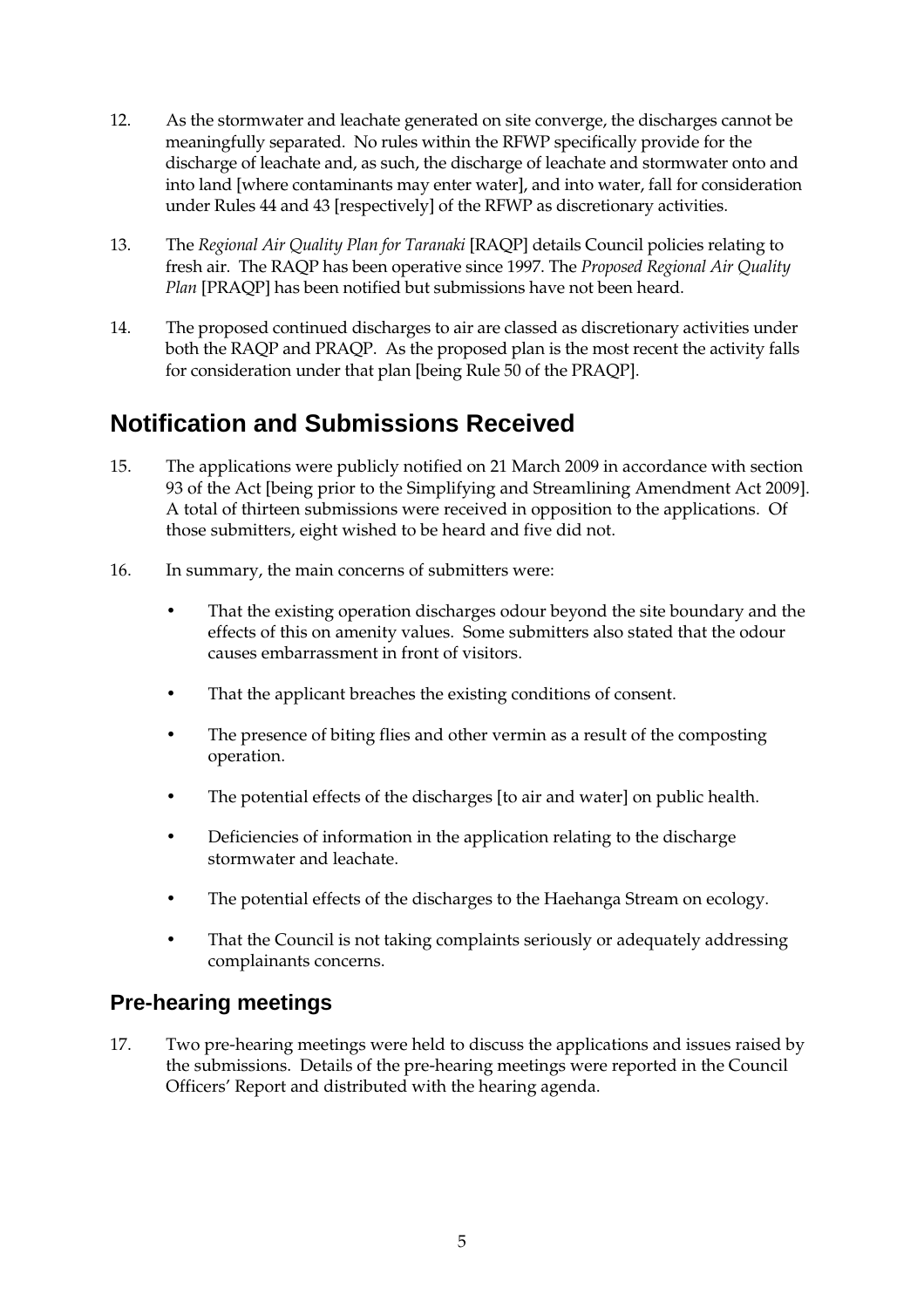# **Officers' Report**

- 18. Council officers prepared a report in accordance with section 42A of the Resource Management Act, which had been provided to all parties at least five working days before the hearing [the Officers' Report]. The Officers' Report included an assessment of the proposal under the provisions of the Act and recommended that the applications be granted for a period of five years subject to conditions.
- 19. Important conditions recommended in the Officers' Report were to avoid offensive and/or objectionable odours beyond the site boundary, and to protect the quality of the soil, groundwater and surface water receiving environments from the stormwater and leachate discharges.
- 20. Specifically, these recommended conditions included:
	- the provision for an appropriately qualified and experienced professional to audit the appropriateness of the existing site management practices and treatment measures in avoiding offensive and/or objectionable odours leaving the site boundary;
	- that the consent holder implement site management practices and/or treatment measures, recommended in accordance with the audit outlined above;
	- that there be no discharge of offensive and/or objectionable odours at or beyond the site boundary;
	- discharge quality standards to protect the receiving waters of the Haehanga Stream catchment and avoid any adverse effects downstream of the mixing zones; and
	- soil and groundwater monitoring and a provision that any effects attributable to the discharges [as shown by the monitoring] are to be avoided, remedied or mitigated.

# **The Hearing**

## **Procedural Matters**

21. The Chairperson, Cr David Lean, opened the hearing at 9:30 am on 6 May 2010. Following introductions, Cr Lean noted that the Committee had undertaken a site visit on 4 May 2010 and were familiar with the site and its general area. Cr Lean also noted that the hearing was being recorded.

## **Summary of legal submissions and evidence heard**

### **Applicant**

- 22. The applicant presented legal submissions or evidence from:
	- John Maassen [Cooper Rapley Lawyers] Legal Counsel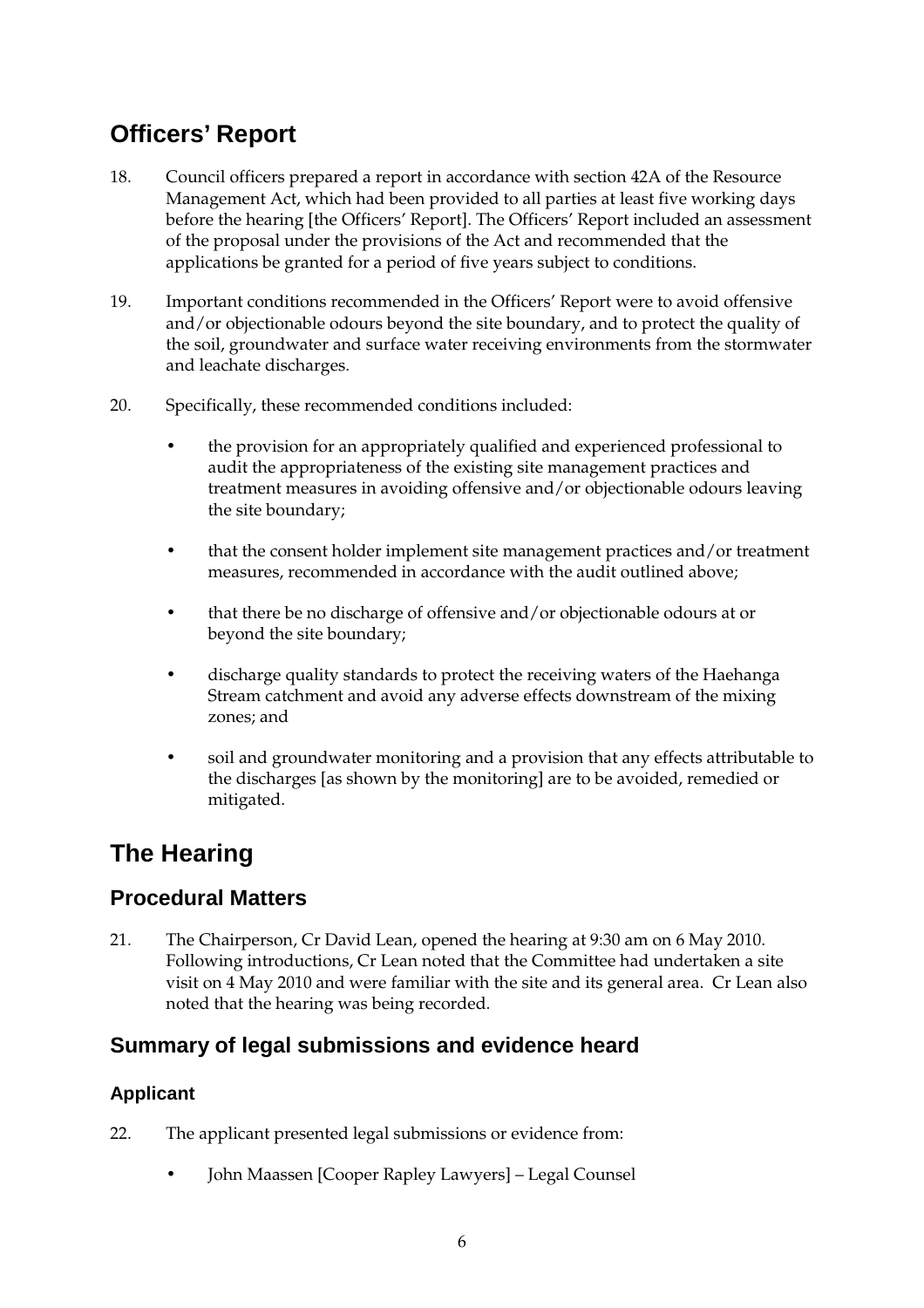- Kerry O'Neill Director of Remediation [NZ] Limited
- Andrew Curtis [URS New Zealand Limited] Chemical Engineer and expert on the effects of discharges to air.

### **Legal submissions**

- 23. John Maassen opened the applicant's proceedings by providing legal submissions, a summary of the proposal and an overview of the main issues.
- 24. Mr Maassen stated that the applicant did not intend on presenting any evidence on water quality as the monitoring results, as detailed within the Officers' Report, are definitive that the adverse effects associated with the discharges to land and water are minor. He advised that the applicant accepts the officers' recommended conditions relating to the stormwater and leachate discharges, apart from a few minor changes in wording. Mr Maassen requested, on behalf of the applicant, that consent be granted for duration of 15 years.
- 25. Mr Maassen submitted the following reasons as a basis for the requested duration of 15 years:
	- the relevant Council plans provide no guidance on term;
	- the default statutory period is 35 years;
	- the discharges to land and water have had minimal environmental effects for 10 years;
	- term is not a mechanism for enforcement and should not be used as a Damocletian sword;
	- the discharge to air non-compliances have been comparatively infrequent over the life of the consent;
	- the review clause enables adaptive management and more best practicable options to be applied as required;
	- the applicant's investment in more technology should be recognised;
	- long-term contracts [with those industries who supply waste materials] are possible with a long-term consent;
	- a longer term consent promotes waste minimisation and enables long term planning of businesses that rely on the facility to receive organic waste; and
	- promotes achievement of the relevant waste minimisation targets of the Taranaki region [with special reference to the Waste Minimisation Act 2008].
- 26. Mr Maassen submitted that the PVL Proteins Limited v. Auckland Regional Council [EnvC A061/2001] decision was relevant in the terms of forming a decision on an appropriate consent duration. In this decision, the Environment Court granted consent for the discharge of contaminants to air from the operation of a slaughter house and rendering plant for 14 years.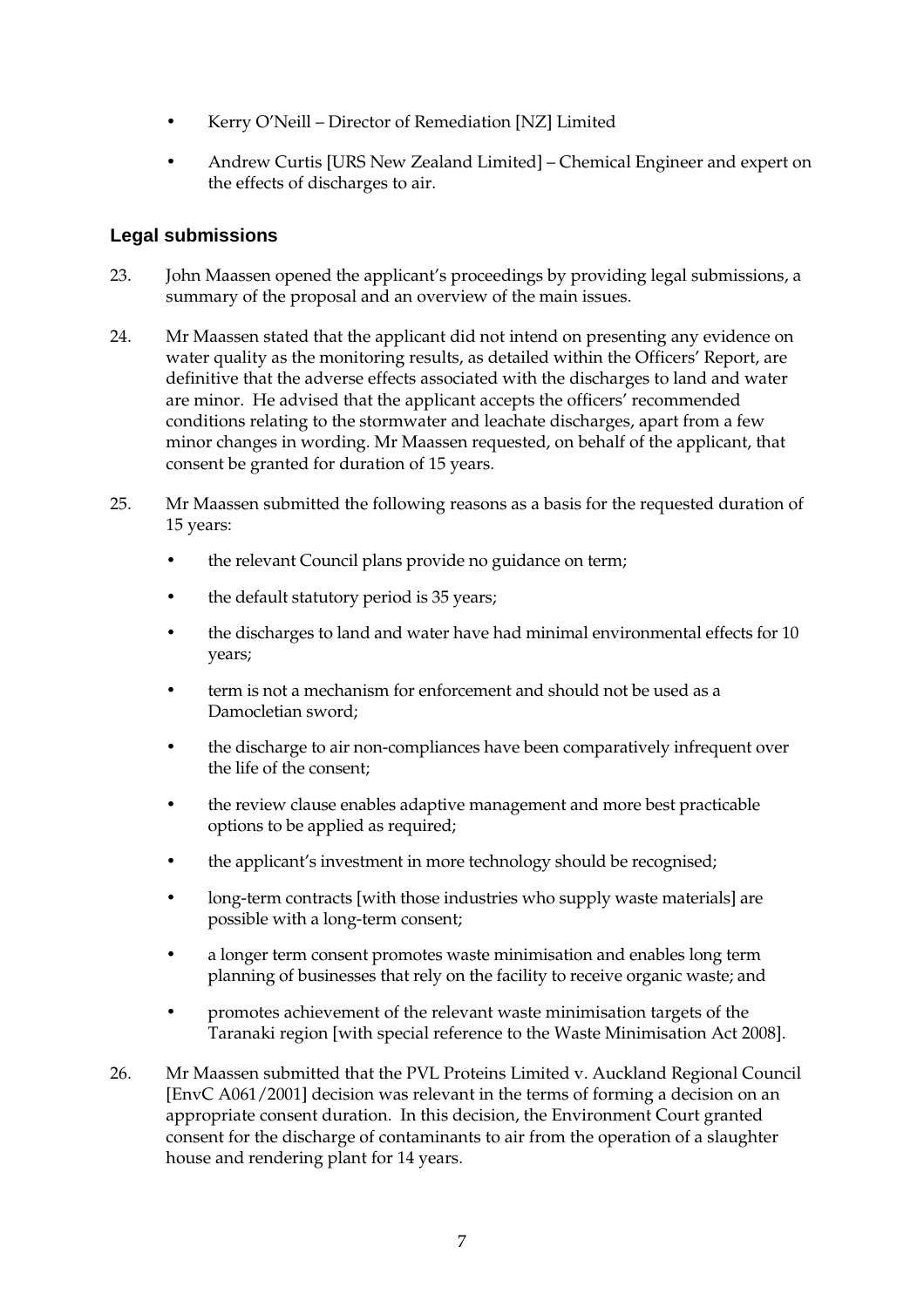### **Mr Curtis**

- 27. Mr Curtis noted that there is the potential for odour to arise from two sources, namely the raw materials used in the process and the degradation process itself.
- 28. Mr Curtis agreed with the Council officers that the most likely reason that odours have been observed at the highway is due to katabatic air flows. Mr Curtis stated that there is the potential for the proposal to result in odours being detected at the highway under certain meteorological conditions.
- 29. In evaluating the raw materials, Mr Curtis considered that the chicken DAF, being highly odorous in nature, was most likely to be a significant cause of odour complaints. Mr Curtis noted that while RNZ was no longer accepting this product, some of this material remained on site at various stages of decomposition. Mr Curtis stated that during his site visit on 29 April 2010, typical compost odours were generally overpowered by the odours associated with chicken DAF composting and that these odours were also detectable from the wastewater ponds, which contained leachate from the chicken DAF compost.
- 30. Mr Curtis concluded from his site observations and the description of the odour characteristics from complaints [being "sewage" like], that odours that have been detected offsite are likely to come from either the PTS or the chicken DAF material.
- 31. It was Mr Curtis' expert opinion that once the last of the chicken DAF material on site is fully decomposed, that the potential for odour nuisance would be small.
- 32. Mr Curtis stated that the residents are not at risk from any pathogens associated with the composting operation, because:
	- the temperatures reached in the composting process are sufficient to kill most of the bacteria that could be in the raw materials;
	- the microorganisms associated with the compost process naturally occur in soils and, as such, would already be present in a rural environment such as Uruti;
	- the results of monitoring that he undertook around a composting plant in the Waikato showed that there was no significant contribution to the local environment from the composting; and
	- the distance of the composting operation from the highway, and hence residents, is greater than 1 km.
- 33. Mr Curtis considered the conditions of consent recommended by Council officers for the air discharges to be generally appropriate but suggested some additional conditions to provide further confidence.
- 34. Mr Curtis stated that a minimum duration of 10 years to be appropriate. This opinion was based on:
	- concern that Council Officers may, in the past, have incorrectly determined odours from the composting operation to be offensive at the highway, because on the highway exposure to an odour would be of a short duration and therefore they would not breach the FIDOL test of frequency and duration;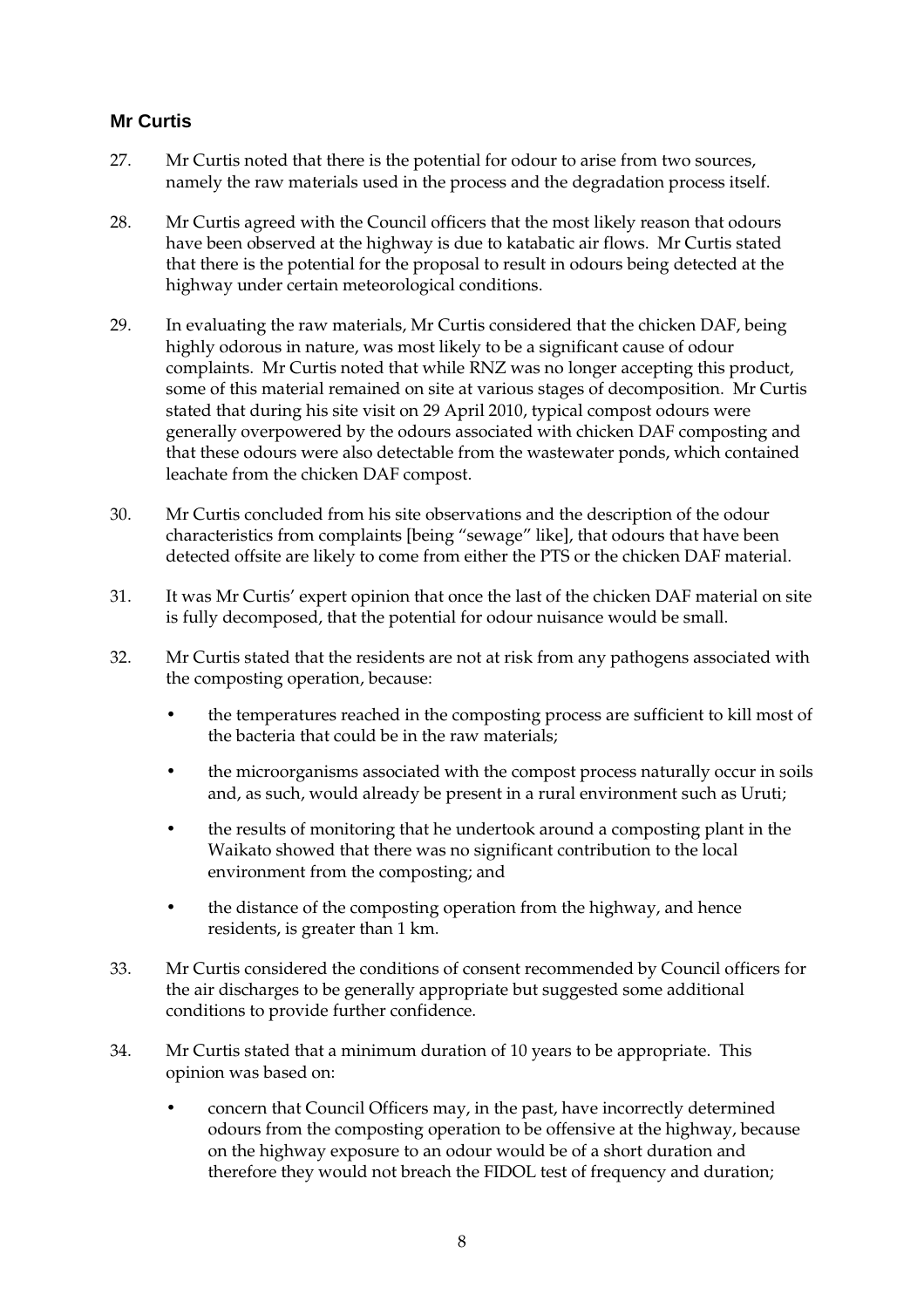- the potential for odour nuisance is small once the last of the chicken DAF onsite has decomposed;
- the consent conditions recommended within the Officers' Report are generally appropriate and with the incorporation of his recommended changes should provide the Committee confidence; and
- conclusions reached in the Officers' Report do not support a shorter duration.

### **Mr O'Neill**

- 35. Mr O'Neill presented evidence in relation to the monetary value of the investment of the composting operation. Mr O'Neill stated that the land value of the site is approximately \$1.9 million, the capital cost of the structures is in the order of \$5 million, and the annual turnover is approximately \$1.4 million. On questioning by the Committee, Mr O'Neill stated that in relation to the capital cost of the structures, that the worms used in the vermiculture process account for approximately \$2 million and that the remaining \$3 million is associated with the establishment of the operation [e.g. draining the swampy land within the site, establishment of the WTS].
- 36. Mr O'Neill also stated that the composting operation at Uruti and its associated sites employ around 20 people, most of whom are located in the Taranaki region.
- 37. Mr O'Neill emphasised the importance of the operation to existing business owners in the region which must dispose of their organic waste. As part of his evidence he provided letters of support from five of the applicant's main suppliers.
- 38. In response to the submitters concerns of odour, Mr O'Neill acknowledged that from time to time, poor management or insufficient attention to odour mitigation measures may have resulted in odour beyond the site boundary at an unacceptable level. Mr O'Neill submitted that the recent investments in new mitigation measures and changes to the operation should reduce the frequency and magnitude of such incidents.
- 39. In regards to the sought duration, Mr O'Neill submitted that any future investment required in maintaining best management practices relies upon financing which, in turn, relies on having sufficiently secure consents to operate over the investment amortisation period.

### **Submitters**

- 40. The Committee heard from the following submitters and their representatives:
	- Lauren Wallace [Govett Quilliam] Legal Counsel for submitters John Oxenham, Syd and Jennifer Baker, Ian and Lynda Jury, and Vikki Bazeley [the 'Uruti residents']
	- John Oxenham resident of Uruti
	- Vikki Bazeley resident of Uruti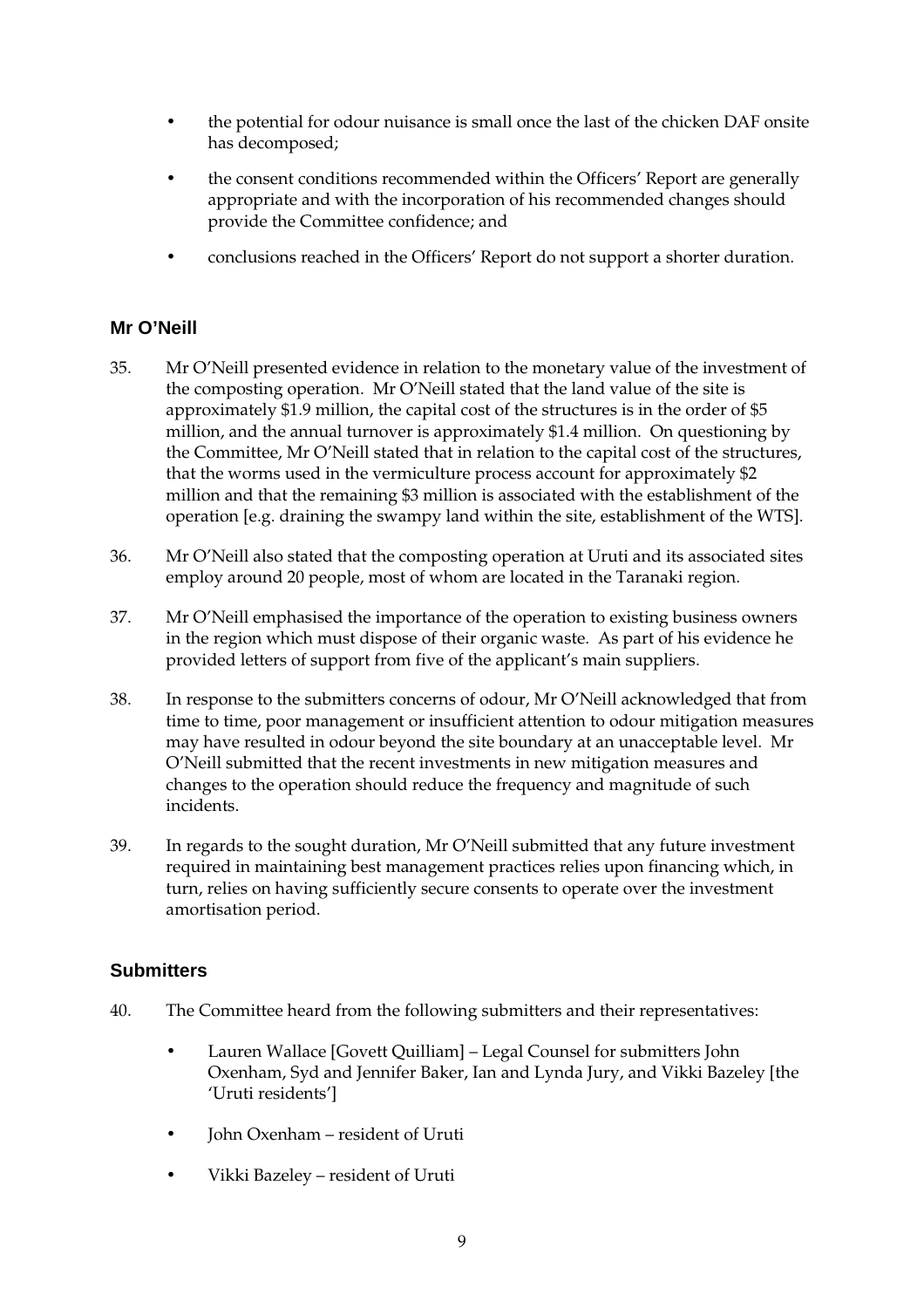- Ian and Linda Jury parents of Vikki Bazeley
- Syd and Jennifer Baker residents of Uruti
- Bernard Coils provided a statement of support for Syd and Jennifer Baker
- Kathleen Coils provided a statement of support for Syd and Jennifer Baker, Vikki Bazeley and John Oxenham.

### **Legal submissions**

- 41. Ms Wallace submitted that the requirement to provide management plans by way of conditions of consent was not an appropriate way to ensure that the effects of odour can be mitigated. Ms Wallace's consideration was based on the following factors:
	- critical actual or potential adverse effects need to be identified and appropriately avoided, remedied or mitigated with conditions before a decision to grant is made and not left to be addressed via a future management plan; and
	- such a condition is based on the assumption that methods are readily available to enable compliance with the condition. The applicant had not provided sufficient information to establish that such methods are available.
- 42. Overall, it was Ms Wallace's opinion that the conditions of consent recommended by Council Officers would not ensure the effects of the composting operation can be avoided, remedied or mitigated such that the community can be provided for. Ms Wallace concluded on that basis, the applications fail to achieve the statutory purpose of the Act and should be declined.
- 43. Ms Wallace asked that the Committee read, prior to forming their decision, the Waikato Environmental Protection Society Inc v Waikato Regional Council [W060/07] decision as it is a similar site and a similar operation.
- 44. Ms Wallace highlighted that management plan conditions were recommended to address any potential effects of the discharges to land, specifically on soil and groundwater quality. Ms Wallace submitted that the requirement of a management plan was not an appropriate way to remedy a deficient application and without this information, that the consents should be declined.
- 45. Ms Wallace raised the following concerns in regards to the recommended conditions relating to groundwater and soil monitoring:
	- There is no baseline data:
	- The conditions do not require that the monitoring data be submitted to Council and therefore, any increasing trends and the need for a management plan to avoid, remedy or mitigate the adverse effects is left to the discretion of the applicant;
	- There is no guarantee that measures exist to avoid, remedy or mitigate adverse effects if they become apparent;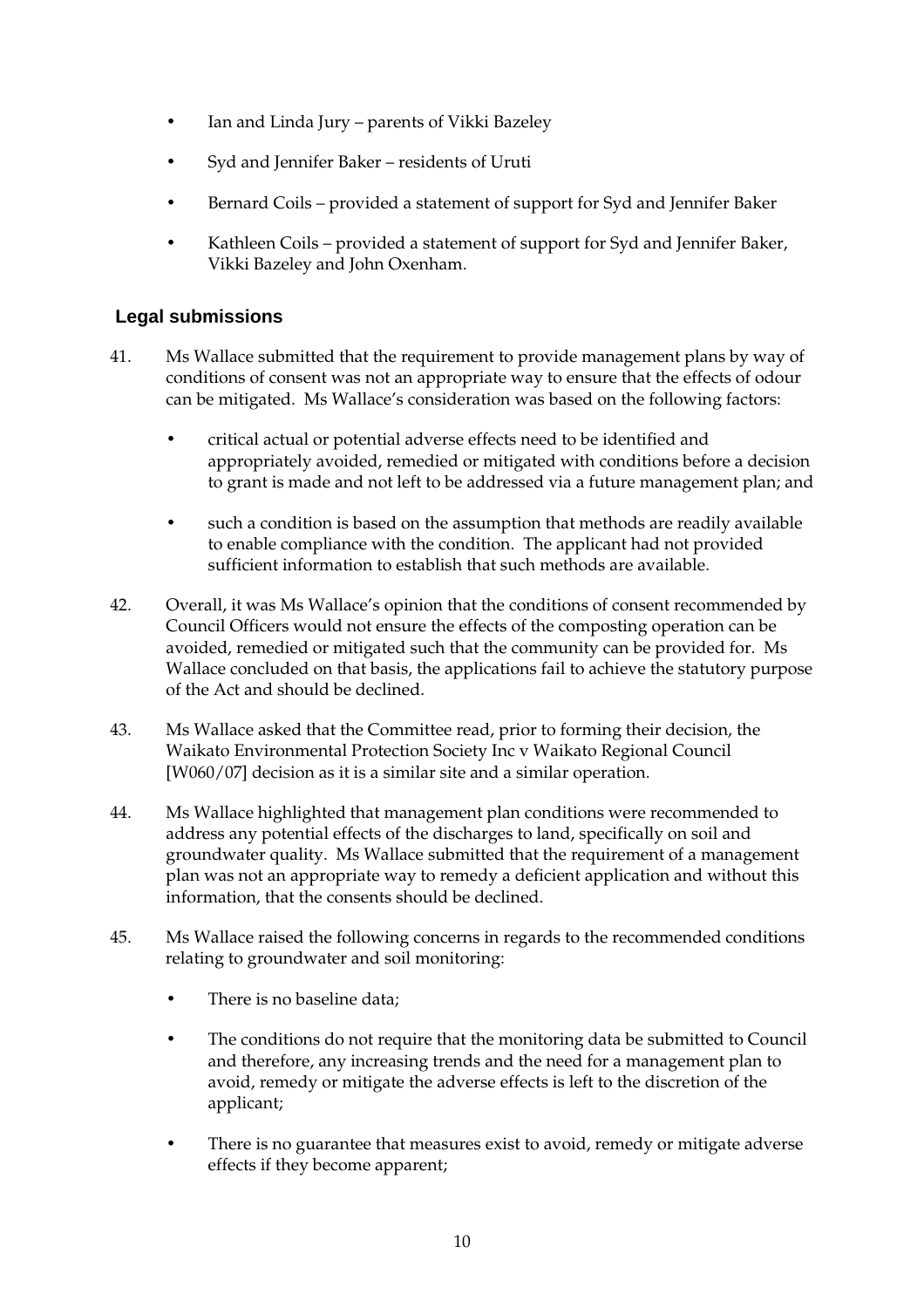- That it would seem prudent to monitor the groundwater more frequently than every 6 months given the lack of information.
- 46. Ms Wallace's submitted that without sufficient information to fully assess the potential effects of the proposal, it is difficult to determine whether or not the composting activities will be consistent with the objectives and polices of the relevant planning documents.
- 47. Ms Wallace also submitted that there is not an acceptable degree of certainty that the discharges to air will be mitigated to the fullest extent practicable to avoid offensive and objectionable odours, and to ensure that Objective 3 and Policy 1.2 of the RAQP will be met.
- 48. If the Committee chose to grant consent Ms Wallace noted that the duration should be no longer than 5 years. Her submission was based on the factors discussed in paragraphs 31 and 32 of the PVL Proteins decision. In summary, these factors include:
	- Uncertainty about the effectiveness of conditions [including the applicant being unresponsive to effects on the environment in the past];
	- The operation having caused considerable public disquiet and that the review of conditions may not be adequate as it cannot be initiated by affected residents; and
	- Fluctuating or variable effects are generated by the operation or the operation depends on management for maintaining satisfactory performance.
- 49. Ms Wallace also suggested additional conditions to those recommended that would be required if the consent were granted. Most conditions suggested relate to preventing adverse water quality effects, but she also suggested that the opportunity for reviewing consent conditions be more frequent, and that advice note attached to recommended condition 122 be deleted.

#### **Uruti residents**

- 50. In evidence from the Uruti residents, including the statements of support, the following relevant points were raised in relation to the proposal and the effects of odour:
	- The applicant has had repeated failures in containing offensive and objectionable odours within their site boundary and, as such, the consent should be declined;
	- The types of materials that they propose to accept should not be allowed due to the potential for odour;

 $\overline{a}$ 2 Relating to determination of offensive and objectionable odours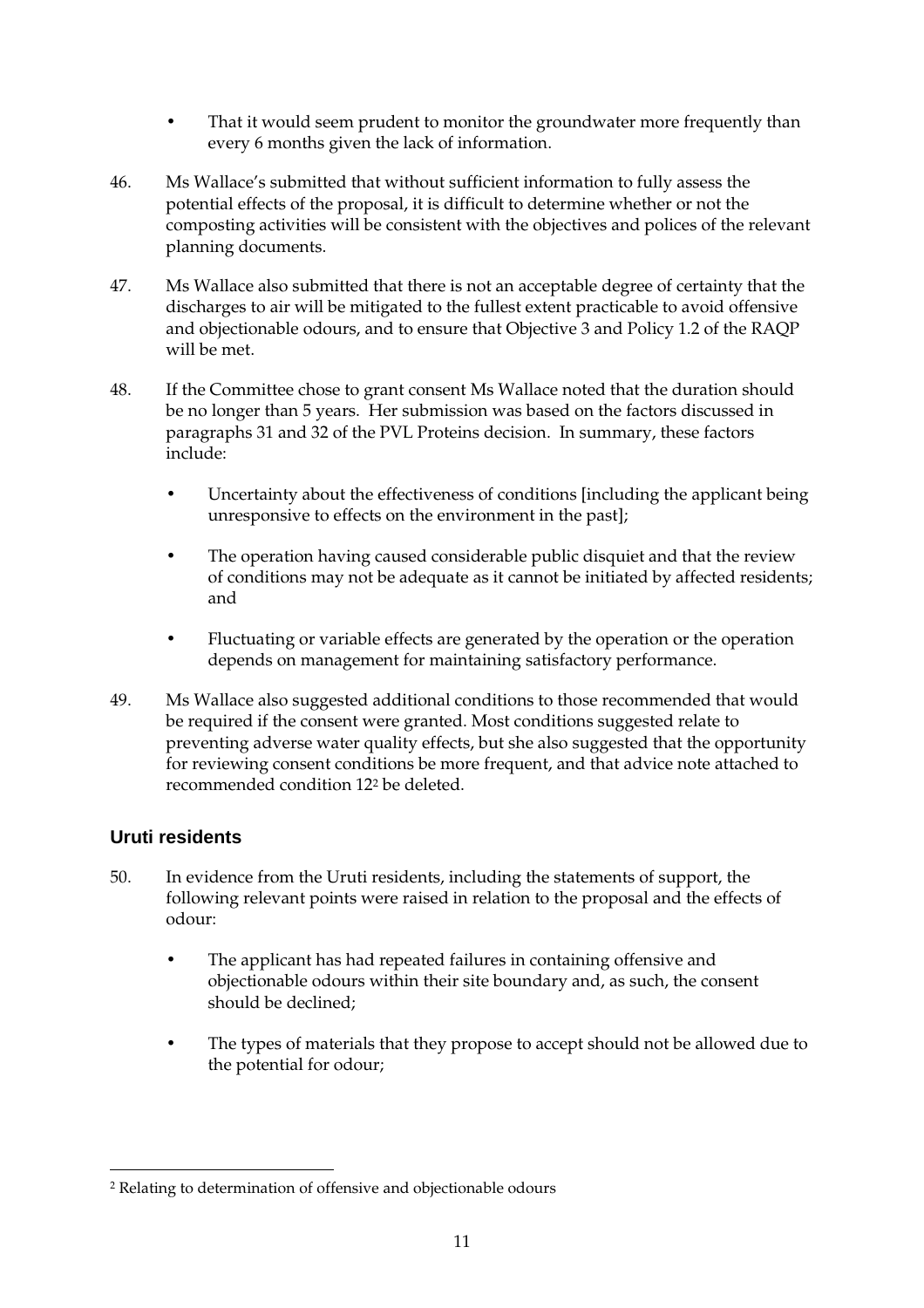- That odours from the existing operation have caused: frustration, depression, stress, loss of appetite, nausea, headaches, difficulty breathing and embarrassment around visitors;
- Odours from the existing operation have resulted in a loss of amenity values of their properties and the Uruti valley;
- The existing site is unsuitable due to the topography trapping odours;
- The operation growing in scale in the future resulting in the odours worsening is a concern; and
- A complaints procedure should be included as a condition of consent.
- 51. From the submissions of the Uruti residents that were heard by the Committee, the following points were raised in relation to the proposed wastewater discharges:
	- Concerns of rainfall events which exceed the capacity of the ponds and the wastewater then entering the Haehanga and Mimi catchments; and
	- That there is no detailed reinstatement clause which requires the removal of raw or composted material, the cleaning of treatment ponds, and the testing of soil in the irrigation areas for ammonium, nitrate and nitrite.
- 52. The Committee heard the submissions of Mr and Mrs Baker, and Mrs Coils [in support] in regards to their concerns of pathogens. In her statement, Mrs Coils sought further clarification in regards to the likelihood of the composting operation promoting conditions where pathogens or disease can develop.

## **Legal advice and presentation of Officers' Report**

- 53. Following the presentations from the applicant, the submitters and their representatives, the Committee heard from:
	- Phillip Milne [Simpson Grierson] Legal Counsel for the Committee; and
	- Ange Lenz Consents Officer, Taranaki Regional Council.
- 54. Mr Milne identified two issues of contention consent conditions and consent duration.
- 55. Mr Milne agreed with Mr Maassen that the PVL Proteins decision provided useful guidance. In reviewing the decision, Mr Milne concluded the key factors to be weighed are:
	- Costs to the applicant;
	- Investment certainty for the applicant [although Mr Milne stated this may not be a factor for this case];
	- Adequacy of the consent conditions; and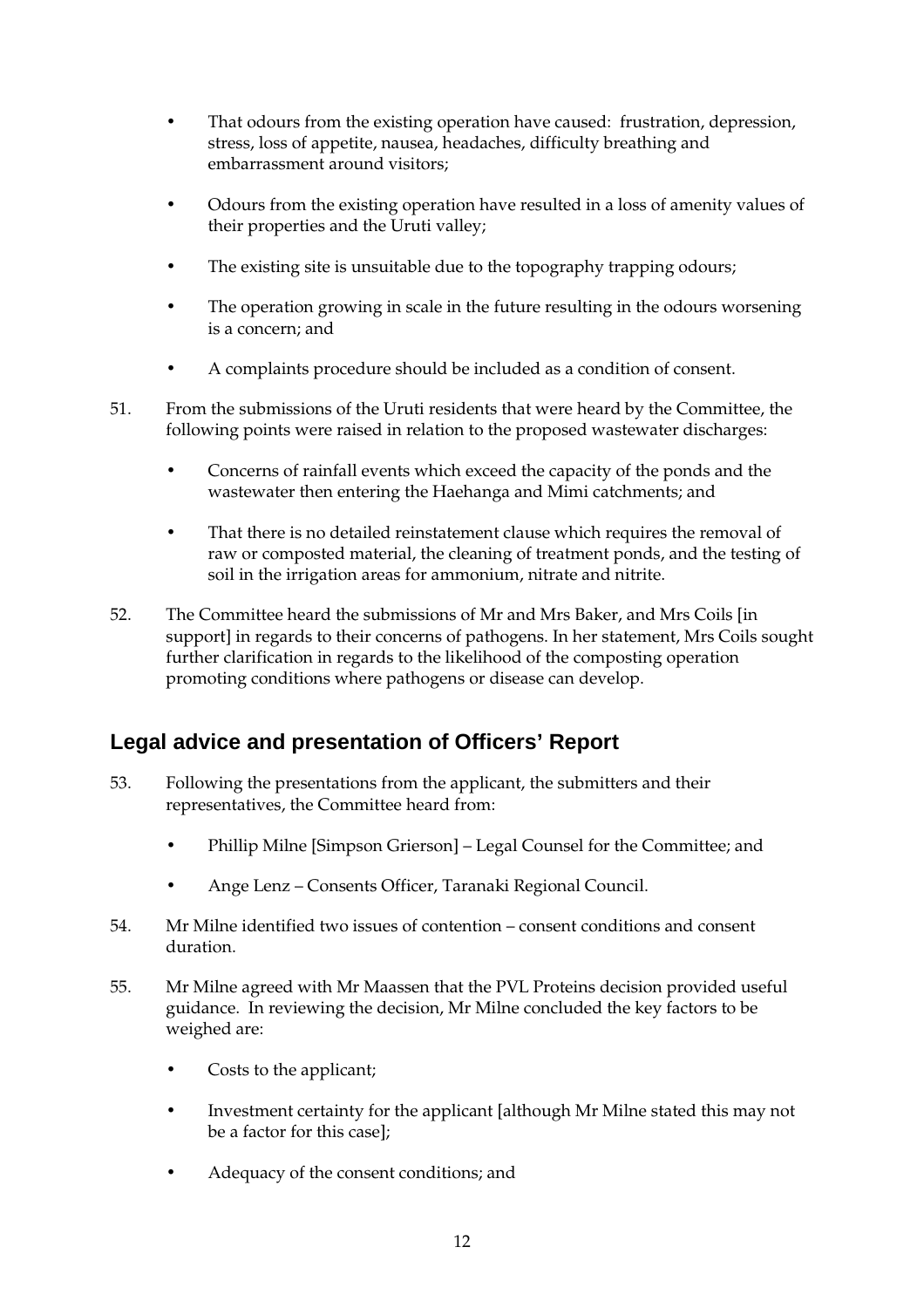- The extent of which the review condition will allow further restrictions to be imposed if necessary to ensure that odour effects are acceptable.
- 56. Mr Milne referred to the recent Court of Appeal decision for Genesis Power Limited<sup>3</sup> as authority that normally the use of review conditions can deal with future adverse effects. The Court found that the Environment Court was wrong to have limited the term of consent to 10 years in the apparent hope that this would encourage the consent holder and Maori to reach agreement as to the effects and mitigation.
- 57. Putting the comments above into the context of the present application, Mr Milne advised that the duration of consent should not be used to simply provide the community with a further opportunity to challenge the consent. Rather, a shorter term consent would only be appropriate if the Committee concluded that the combination of:
	- mitigation measures required by the consent;
	- voluntary mitigation and management plans;
	- enforceable standards [e.g. no objectionable odour and no chicken DAF or similar products];
	- enforcement by the Council; and
	- review conditions;

may be insufficient to address any future issues which may arise during the term of consent.

- 58. Mr Milne advised that in the present instance:
	- the conditions of consent are reasonably stringent and are clear and enforceable;
	- the requirement of no offensive or objectionable odour at the boundary is conservative to a degree since the receiving dwellings are some distance from the boundary;
	- the recommended review condition has been strengthened and in his opinion, provides a clear basis for further restrictions on the operation if required;
	- more importantly, that conditions and the ability of the Council to take enforcement action provide powerful incentives for compliance;
	- there appear to be other measures which the applicant may be able to apply such as enclosure of the pads and the use of bio filters, which could be required if necessary via the review process or voluntarily; and
	- the Council has a strong history of taking enforcement action where appropriate and is currently considering whether do to so in the present instance.

<sup>1</sup> <sup>3</sup> *Ngati Rangi Trust, Tamahaki Inc Society and Whanganui River Maori Trust Board v Genesis Power Limited and Manawatu-Wanganui Regional Council* [CA518/2007]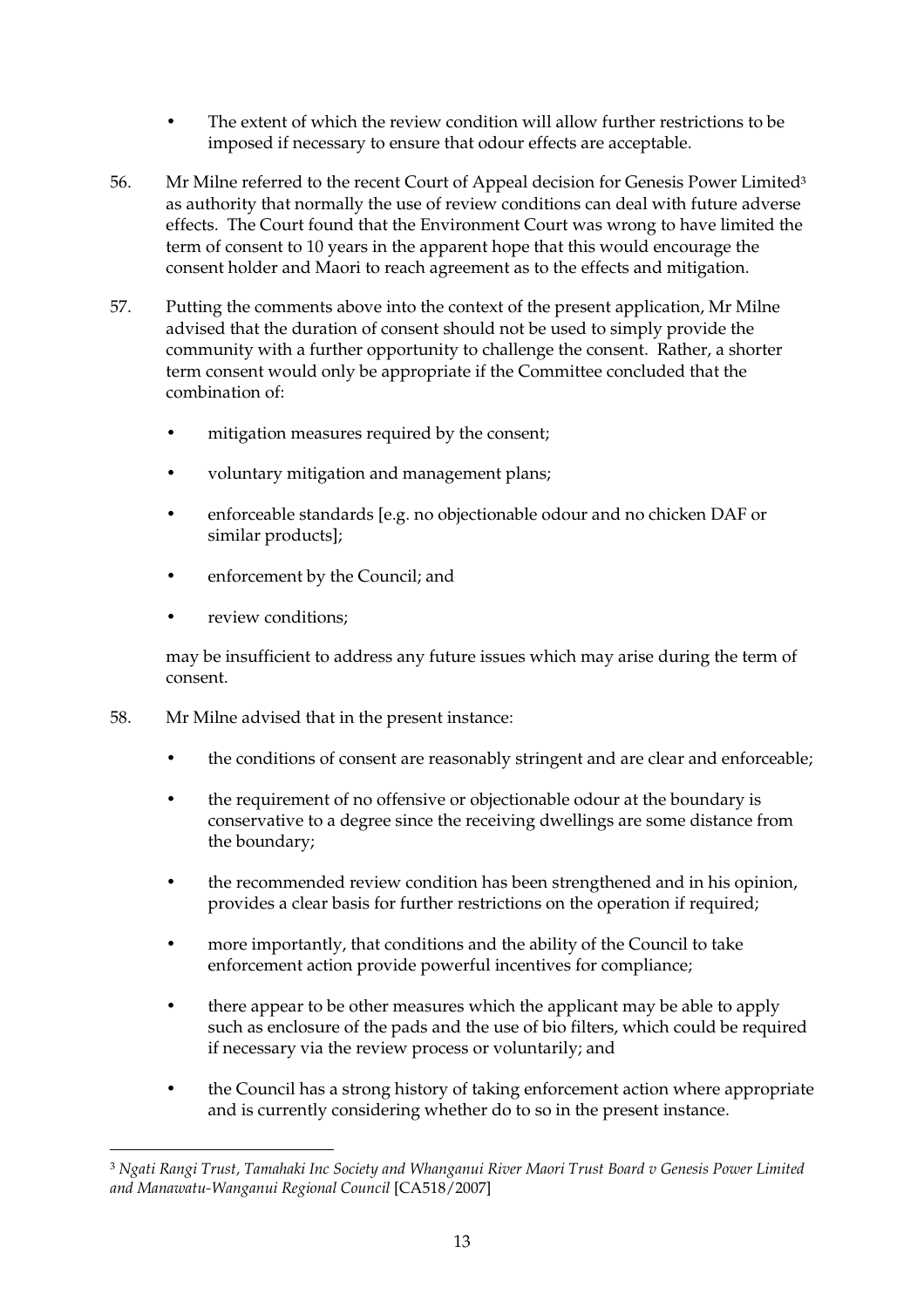- 59. Mr Milne acknowledged that it is clear that there are some weather conditions where it is difficult to achieve no objectionable odour beyond the boundary. However, Mr Milne considered that the proposed conditions provide a reasonable degree of certainty that action can be taken if compliance is not achieved.
- 60. In that context, Mr Milne noted that a 5-year duration initially recommended by Council officers may not be justified, and that the officers accepted this. However, Mr Milne also noted that there remains some risk that full compliance will not be achieved and, accordingly, concluded that it was for the Committee to decide the appropriate duration.
- 61. Miss Lenz presented the Officer's Report, which was taken as read, and responded to the conditions suggested by the applicant and submitters. She advised some minor changes to the recommended consent conditions based on the evidence and submissions presented to the hearing.
- 62. Conditions recommended that were agreed by the applicant and Council officers, and that are integral to the adverse effects of odour being avoided, remedied or mitigated, included:
	- not allowing material on site which is produced as a result of a dissolved air flotation process [e.g. chicken DAF];
	- the establishment of equipment on site to measure and record the wind speed and direction so that RNZ can account for his in management decisions and wind conditions can be assessed in the event of any odour event;
	- undertaking proactive odour monitoring surveys on a regular basis;
	- that a complaints procedure be prepared and implemented; and
	- strengthening the recommended review condition to include explicit purposes for when a review can be invoked and to allow for more frequent reviews [being yearly].
- 63. In response to Ms Wallace's concerns, Miss Lenz stated that Council undertakes monitoring on behalf of the consent holder and therefore there is no requirement for the information to be submitted. She also explained that the groundwater is not recommended to be monitored at shorter intervals because there would be a lag between a discharge and any resulting effects on groundwater so any effects are not likely to be apparent within a shorter time frame. The Officers' Report notes that monitoring is also recommended to be undertaken in un-impacted areas to provide important baseline information.
- 64. In response to the Uruti residents' concerns about the ponds being overtopped in large rainfall events, Miss Lenz highlighted that from her assessment of the treatment ponds in the Officers' Report the ponds are able to accommodate a 1 in 50 year return period rainfall event, and that this adequately mitigates the risks associated with overtopping.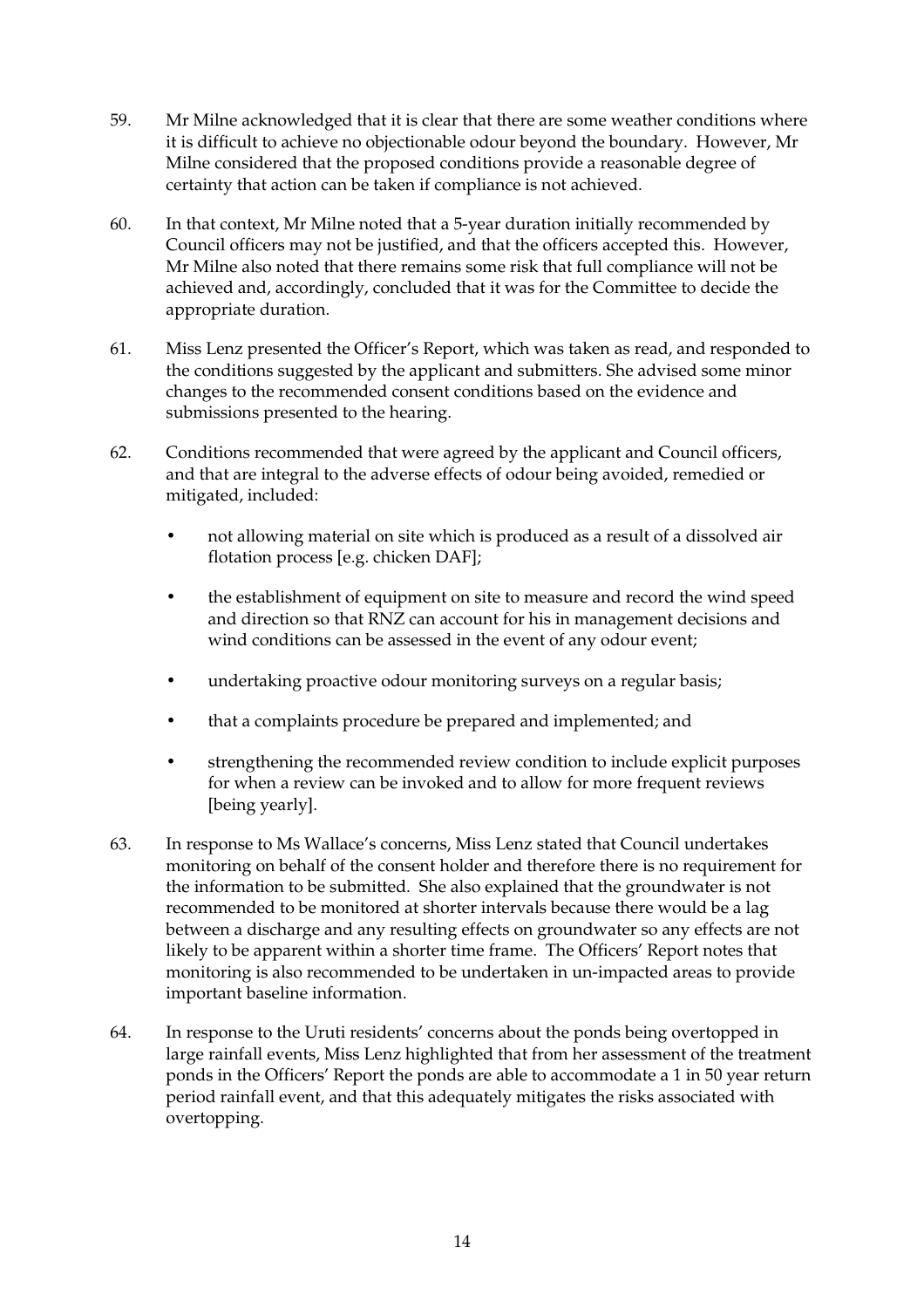- 65. Miss Lenz noted that a site reinstatement condition had been recommended where the materials that were allowed to be accepted had to be removed from the site. This requirement addresses a concern of submitters.
- 66. Miss Lenz highlighted the agreed conditions which dealt with the water quality issues highlighted in Ms Wallace's suggested conditions. Miss Lenz also accepted that the review condition needed to allow for more frequent reviews and the advice note attached to recommended condition 12 should be removed, as also suggested by Ms Wallace.

## **Applicant's right of reply**

- 67. Mr Maassen presented the right of reply, on behalf of the applicant, incorporating questioning of the applicant's witnesses to address the main issues raised.
- 68. In response to Ms Wallace referencing the *Waikato Environment Protection Society* decision, Mr Maassen noted through paragraph 184 of the decision, that it is not useful to be quoting odour cases as if being directly applicable to the circumstances of this case in the Taranaki region. Mr Curtis confirmed that the site of that case has different topography and metrological conditions, different operating conditions [resulting in a constant odour being generated], and that the surrounding residents were situated much closer than at Uruti [at 150-200 m from the composting operation].
- 69. Mr Maassen submitted that it is apparent that Ms Wallace considers that certainty has to be demanded in terms of evidence whereas, in his opinion, resource management is about risk management.
- 70. In response to Ms Wallace's submission that the composting operation was industrial in character and detracted from the rural amenity values, Mr Maassen submitted that land use effects cannot be considered in relation to the effects of discharge permits.
- 71. Mr Curtis stated that excluding produced water, biosolids and whole chickens from being composted on the site, as suggested by Ms Wallace, would make no difference to the level of odour produced from the site.
- 72. During the applicant's right of reply, Mr Maassen noted that the applicant agreed with Mr Milne's advice about consent duration but pointed out that a tightening of the review condition as recommended by Council officers further justifies a longer term consent being granted.

## **Hearing closure**

- 73. Cr David Lean, on behalf of the Committee, thanked the submitters, applicant, and Council staff for the information they provided and the manner in which it was presented.
- 74. Cr Lean noted that all evidence presented at the hearing would be considered, a decision would be issued in accordance with the Act timeframes, and declared the hearing closed.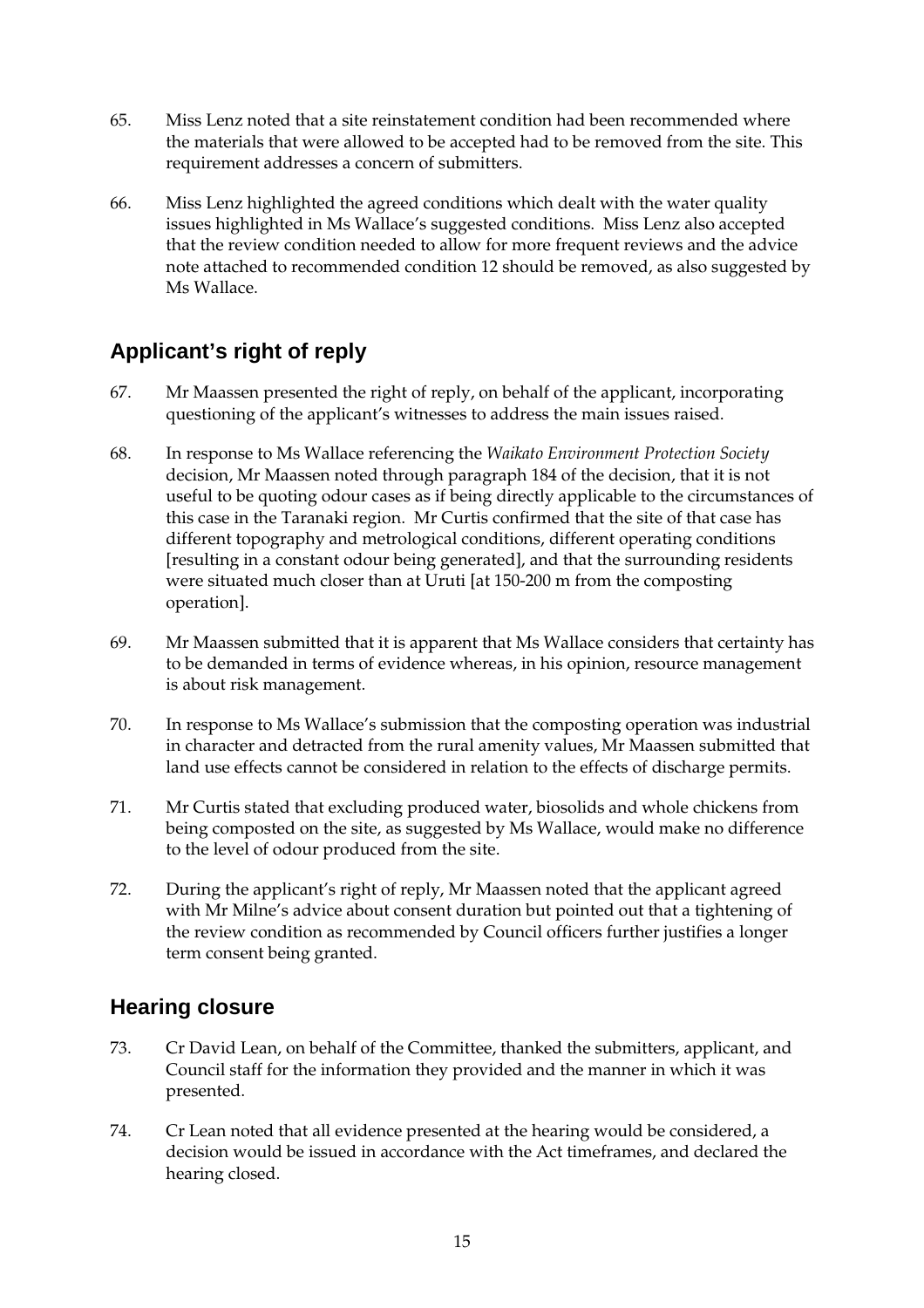# **Principal issues in contention**

- 75. The Act requires the Committee to identify the principal issues in contention and the main findings of fact. During the Hearing the following issues arose which require special consideration by the Committee:
	- Odour;
	- Effects of discharges on water and soil;
	- Public health effects; and
	- The appropriate consent duration should the application be granted.

# **Main findings of fact**

- 76. The Committee deliberated on the applications, all submissions [including those not heard], the Officers' Report, and other evidence presented, with particular regard to the matters which it is required to address under the Act. The Committee's main findings of fact are detailed below.
- 77. At the outset it can be said that the Committee's determination is that the applications can be granted. The key considerations are the appropriate conditions and duration.
- 78. In determining the application the Committee notes that some of the matters raised in submissions relate to the effects of land use at the site [i.e. they are unrelated to the discharge permits]. Therefore although the Committee accepts that they are real concerns they are not within its jurisdiction and therefore cannot be considered. These matters include:
	- Surveying and controlling vermin such as biting flies, seagulls and rats;
	- Any effects on property values and land use in the vicinity; and
	- Any effects of flooding within the application site.
- 79. The Committee accepts the assessment and conclusions presented in the Officers' Report, including the assessment of section 104 and Part 2 of the Act. This assessment is not repeated in the decision.
- 80. The Committee is satisfied that there is sufficient information available to determine the applications. It is also satisfied that all potential adverse effects have been identified and appropriately addressed.
- 81. The Committee notes that the effects based conditions recommended adequately avoid, remedy and mitigate adverse effects. While the Committee is satisfied that the conditions can be met, the management plans required will demonstrate specifically how the applicant will achieve compliance. This reduces the risk of poor management or insufficient attention to odour mitigation measures leading to odour events, as Mr O'Neill acknowledged has previously occurred.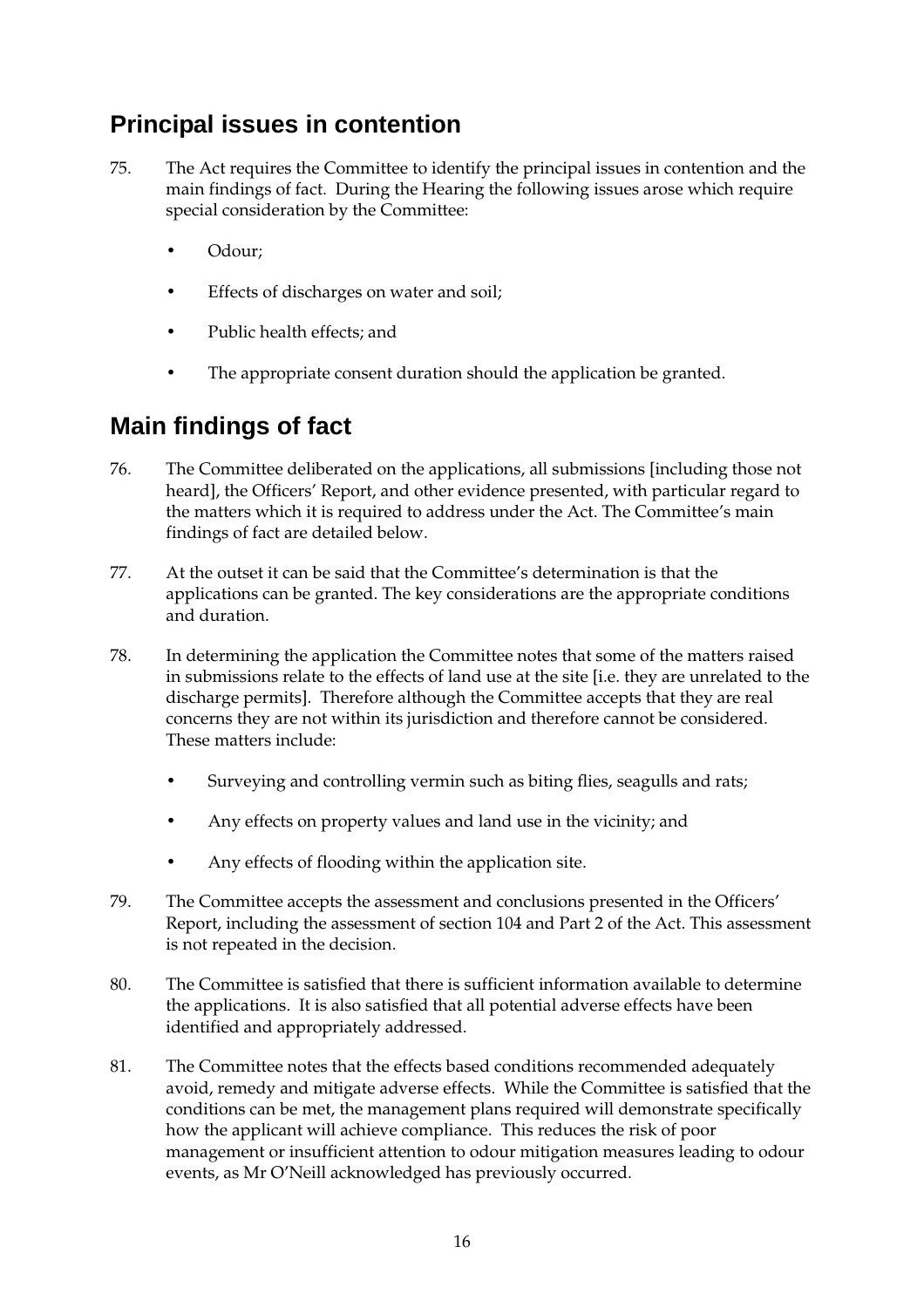- 82. The Committee notes that the applicant has breached consent conditions in the past but is also satisfied that the Council has responded appropriately in each case and this prior conduct cannot be the basis for declining this application.
- 83. The Committee notes that the applicant and Council officers have reached agreement on consent conditions that they believe would adequately avoid, remedy or mitigate adverse effects on the environment. The Committee generally concurs with those recommended conditions but considers additional conditions are necessary.
- 84. The Committee has determined that the recommended site reinstatement condition needs to be strengthened by requiring the applicant to submit a Site Exit Plan to the Council. This plan would outline how the site would be reinstated so that:
	- No raw materials [as listed as being allowed to be accepted] remain on site;
	- No partially decomposed material remains on site; and
	- Details are provided as to how any remaining leachate or sludge, resulting from the operation, will be either removed from the site, buried, treated or otherwise to avoid any adverse effects on groundwater or surface water.
- 85. In order to ensure that environmental effects are adequately avoided the Committee has determined that a condition is necessary to require any pond containing wastewater be constructed, maintained and managed to avoid any leakage of wastewater to surface water.
- 86. Odour monitoring surveys need to be conducted more frequently and/or at the times of year that meteorological conditions which promote odour events are present to enable the effectiveness of the recent improvements and any further improvements [in relation to odour management] to be determined. The Committee notes that in the case that these surveys are no longer needed that the applicant can apply for a change/cancellation of this consent condition under Section 127 of the Act.
- 87. Incorporating the conditions noted in the paragraphs above, the Committee has determined that the conditions recommended by the officers, subject to minor modifications for purposes of accuracy and certainty, will effectively avoid, remedy or mitigate the actual and potential adverse effects of the composting operation. In making this determination the Committee notes that:
	- Mr Milne submitted that the conditions are reasonably stringent, clear and enforceable;
	- Chicken DAF or similar products will not be allowed on site and Mr Curtis' evidence was that this condition in itself should minimise the potential for nuisance odours;
	- Additional measures are available, if necessary, to ensure that the operation does not cause offensive and objectionable odours beyond the boundary to arise e.g. the composting pads could be contained and a biofilter installed to treat the odour emissions. Any further measures required could be implemented via the management plan requirement, review or voluntarily;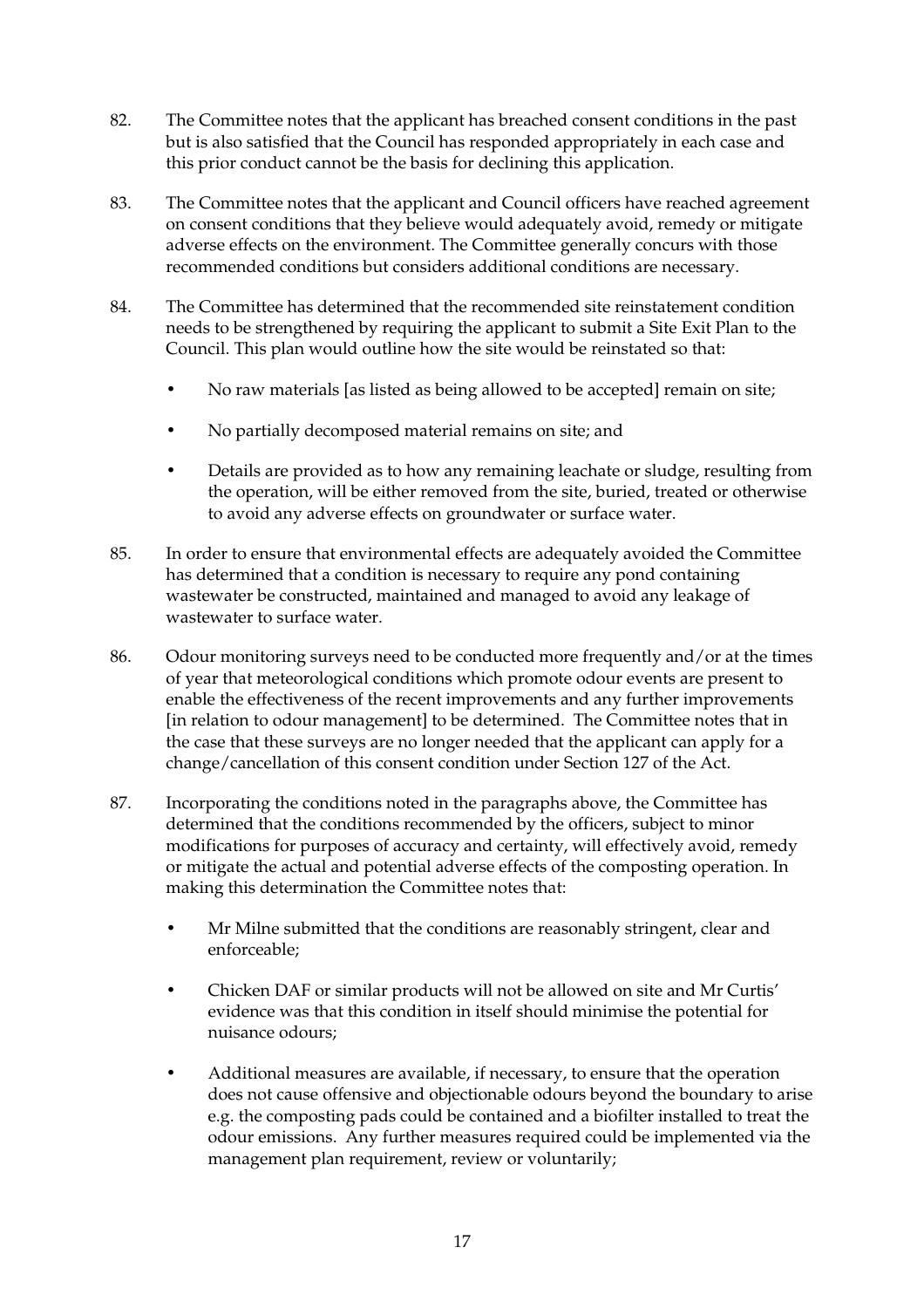- The conditions require that appropriate discharge and water quality standards are met to avoid any adverse effects on the aquatic ecosystem, downstream of the mixing zones.
- Monitoring will ensure that the Council will be aware of any adverse effects on water and soil, and can take these into account when deciding if a review of consent conditions is required.
- The applicant has undertaken riparian planting that offsets those effects that cannot be avoided, e.g. within the mixing zones.
- Monitoring in association with the existing wastewater discharges indicates that there are no discernable effects as a result of the operation;
- Measures are available to avoid, remedy or mitigate any adverse effects that are observed in association with soil and groundwater quality. For example by ceasing discharges in the affected areas and allowing bioremediation of affected soils to occur, mitigation or environmental compensation to offset adverse effects.
- 88. The Committee accepts the expert evidence of Mr Curtis and is satisfied that the proposal will not result in public health effects from the transmission of pathogens or disease.
- 89. The Committee has determined that the duration of each consent is to be eight years. The reasons for this determination are in the following paragraphs.
- 90. It is desirable in the interests of integrated resource management that both consents have the same duration.
- 91. The Committee noted the advice of Mr Milne [paragraphs 57 and 58 of this decision], in particular his conclusion that, considering the case law, the five year duration recommended by officers may be too short to be able to justified.
- 92. The applicant has stated in evidence that poor management has resulted in noncompliance in respect of odour, so there remains risk that full compliance will not be achieved. Granting longer term consents is not appropriate for the community under these circumstances.
- 93. A duration of 8 years provides the applicant enough commercial surety to implement any required upgrades, and allow Council to review the effectiveness of these upgrades within a reasonable time frame. It is noted that a year has elapsed since the previous consents expired so the duration is effectively 9 years.
- 94. In weighing the cost to the applicant of renewing the consents in 8 years time the Committee concluded that the cost is likely to be low if an adequate level of compliance is achieved because opposition to the activity is largely as a result of noncompliance.
- 95. The Committee confirms that they have taken the *Waikato Environmental Protection Society* decision into account.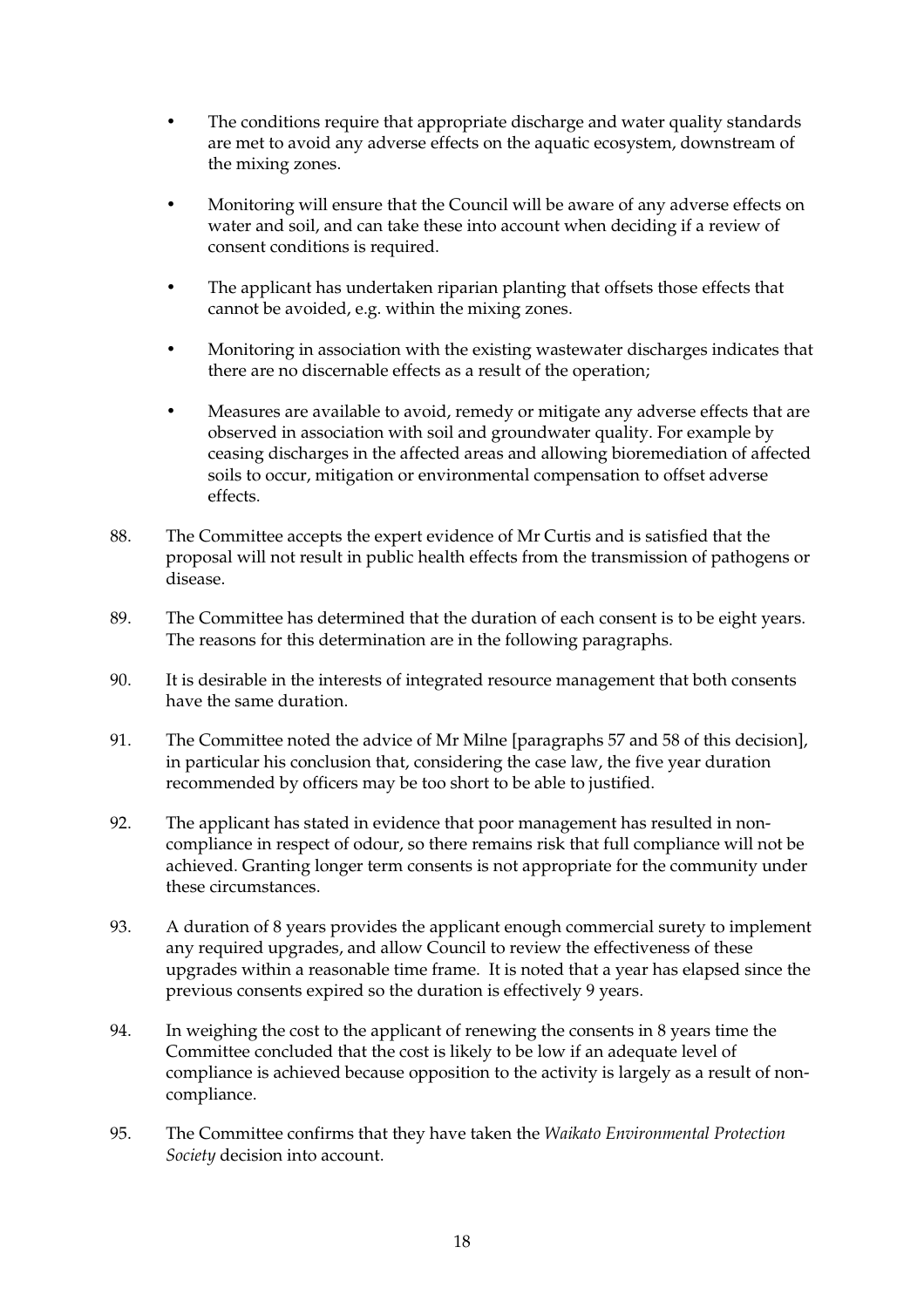# **Relevant statutory provisions**

- 96. The actual and potential effects on the environment of the activity were assessed in the Officers' Report. Subject to the comments made in this decision the Committee accepts the officers' assessment.
- 97. Similarly the Officers' Report comprehensively assessed the proposal against the above planning documents. This assessment is accepted by the Committee.

# **Decision**

98. The Committee, acting pursuant to the powers delegated to it by the Taranaki Regional Council, and having given due consideration to sections 104, 104B, 105, 107 and 108 of the Act, hereby grants the following resource consents subject to the conditions detailed in this decision report for a duration of 8 years.

**Consent 5838-2 [5276] -** to discharge:

- a) waste material to land for composting; and
- b) treated stormwater and leachate from composting operations:
	- onto and into land in circumstances where contaminants may enter water in the Haehanga Stream catchment; and
	- directly into an unnamed tributary of the Haehanga Stream.

**Consent 5839-2 [5277]** - to discharge emissions into the air, namely odour and dust, from composting operations.

## **Reasons for the decision**

- 99. The reasons for the decision are detailed in this decision report and can be summarised as:
	- The operation provides a necessary service to the social, economic and cultural wellbeing of the Taranaki region; and
	- The actual and potential adverse effects of the proposal will be adequately avoided, remedied and mitigated provided by the terms and conditions of consent.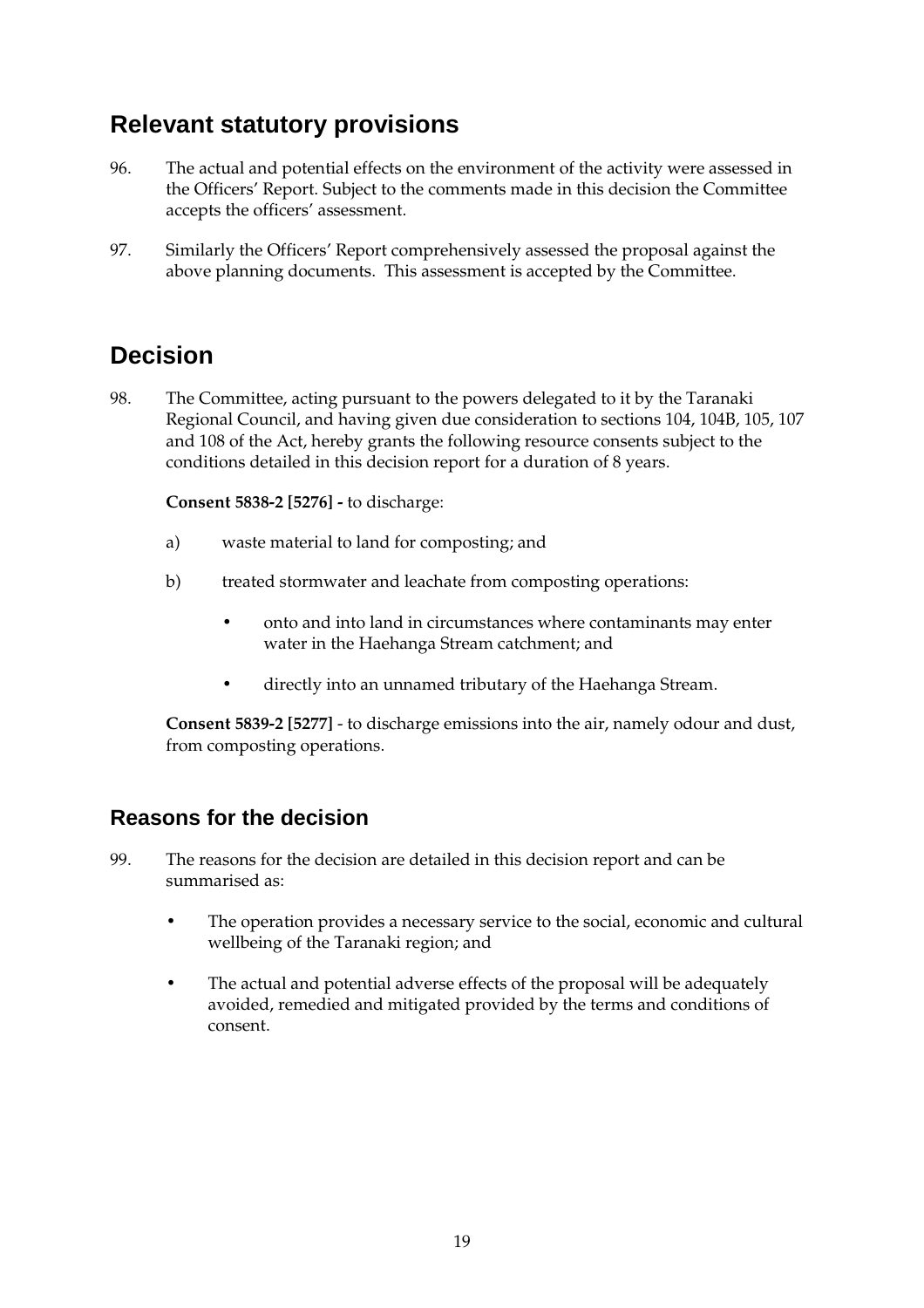## **Consent 5838-2: to discharge treated stormwater and leachate [application 5276]**

That application 5276; to discharge:

- a) waste material to land for composting; and
- b) treated stormwater and leachate from composting operations:
	- onto and into land in circumstances where contaminants may enter water in the Haehanga Stream catchment; and
	- directly into an unnamed tributary of the Haehanga Stream;

be approved for a period to 1 June 2018, subject to the Council's standard conditions and the following special conditions:

#### **General**

1. The consent holder shall at all times adopt the best practicable option, as defined in section 2 of the Resource Management Act 1991, to prevent or minimise any adverse effects on the environment from the exercise of this consent.

#### **Acceptable wastes**

- 2. The raw materials accepted onsite shall be limited to the following:
	- Paunch grass;
	- Animal manure from meat processing plant stock yards and dairy farm oxidation pond solids;
	- Green vegetative wastes;
	- Biosolids wastes including, but not limited to, pellets from wastewater treatment plants;
	- Mechanical pulping pulp and paper residue [excluding any pulping wastes that have been subject to chemical pulping or treated or mixed with any substance or material containing chlorine or chlorinated compounds];
	- Solid drilling cuttings from hydrocarbon exploration provided they are blended down to a maximum hydrocarbon content of 5.0 % total petroleum hydrocarbon within 3 days of being received onsite;
	- Water based and synthetic based drilling fluids from hydrocarbon exploration provided they are blended down to a maximum hydrocarbon content of 5.0 % total petroleum hydrocarbon content within 3 days of being brought onto the site;
	- Produced water from hydrocarbon exploration;
	- Vegetable waste solids [being processing by-products];
	- Grease trap waste [from food service industries];
	- Fish skeletal and muscle residue post filleting [free from offal]; and
	- Poultry industry waste [eggshells, yolks, macerated chicks and chicken mortalities].

The acceptance of any other materials shall only occur if the Chief Executive, Taranaki Regional Council advises in writing that he is satisfied on reasonable grounds that the other materials will have minimal effects beyond those materials listed above.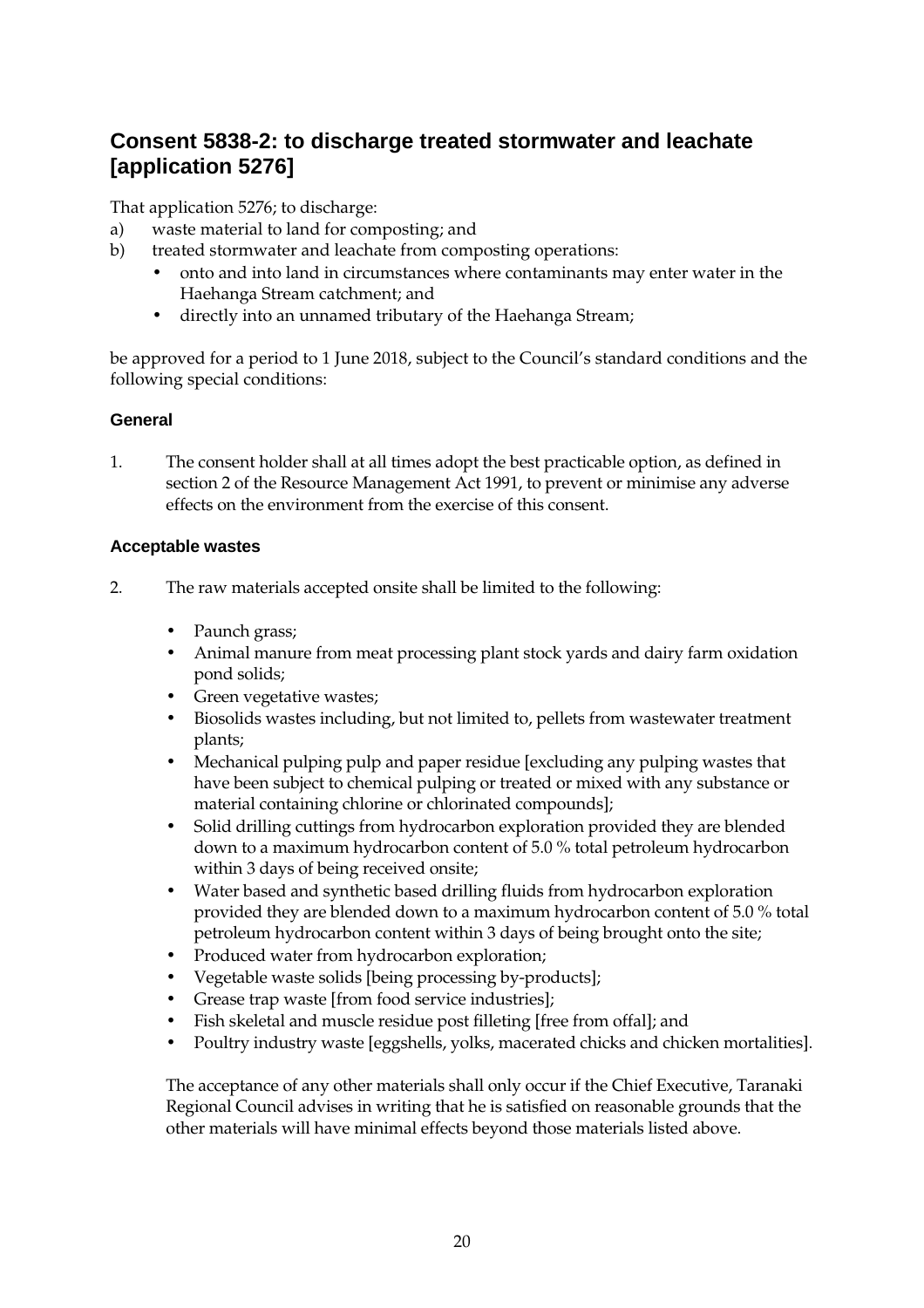3. Material produced as a result of a dissolved air flotation process shall not be accepted on site.

#### **Maintenance of measures**

4. All sediment ponds and silt traps on site, that are located upstream of the pond treatment system or wetland treatment system, shall be managed so that they are no more than 20% full of solids at any one time.

Note: For the purposes of this condition, the location of the pond treatment system and wetland treatment system are shown on Figure 1, attached as Appendix 1 of this consent.

- 5. All treatment measures on site shall be implemented and maintained so that:
	- clearwater runoff is prevented from entering Pad 1, Pad 2 and the Drill Mud Pad; and
	- all stormwater and/or leachate from Pad 1, Pad 2, the Drill Mud Pad and any other exposed areas within the composting site is directed for treatment through the Pond or Wetland Treatment System.

Note: For the purposes of this condition, the location and extent of Pad 1, Pad 2 and the Drill Mud Pad are shown on Figure 1, attached as Appendix 1 of this consent.

6. Any pond(s) used on site for the purposes of stormwater and leachate treatment shall be constructed and maintained in a manner which avoids the seepage of wastewater through the pond walls entering surface water.

#### **Irrigation**

- 7. The consent holder shall record the following information in association with irrigating wastewater to land:
	- a) the date, time and hours of irrigation;
	- b) the approximate volume of wastewater irrigated to land;
	- c) the source of the wastewater [e.g. Pond or Wetland Treatment System]; and
	- d) the location and extent where the wastewater was irrigated.

 The above records shall be made available to the Chief Executive, Taranaki Regional Council, on request.

- 8. There shall be no direct discharge to water as a result of irrigating wastewater to land. This includes, but is not necessarily limited to, ensuring the following:
	- No irrigation shall occur closer than 25 m to any surface water body;
	- The discharge does not result in surface ponding;
	- No spray drift enters surface water;
	- The discharge does not occur at a rate at which it cannot be assimilated by the soil/pasture system; and
	- The pasture cover within irrigation areas is maintained at all times.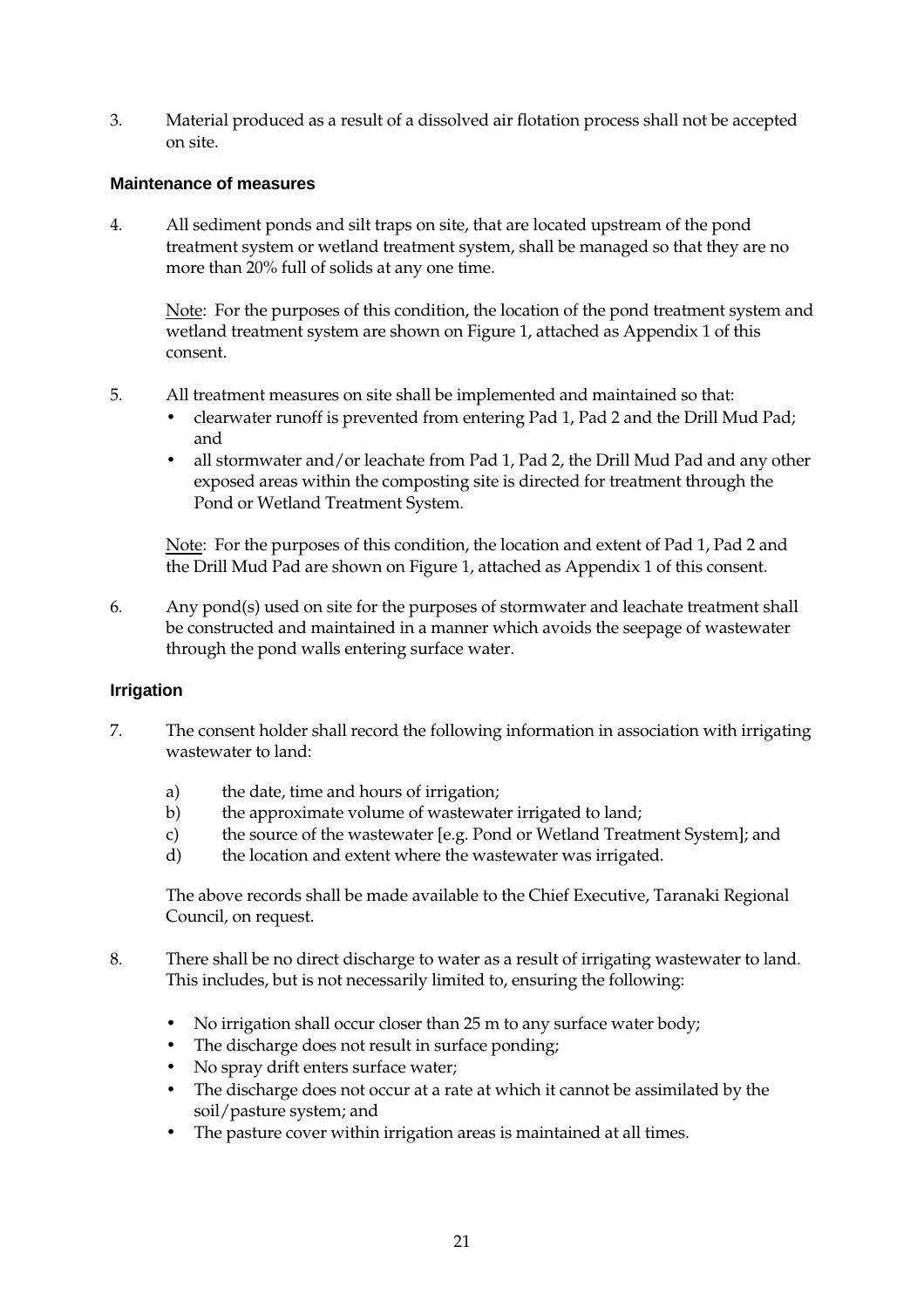- 9. Treated wastewater discharged by irrigation to land shall not have a hydrocarbon content exceeding 5 % total petroleum hydrocarbon.
- 10. Discharges irrigated to land shall not give rise to any of the following adverse effects in the Haehanga Stream, after a mixing zone extending 30 m from the downstream extent of the irrigation areas, being monitoring sites HHG000100 [at or about grid reference 1732295E-5684964N] and HHG000150 [at or about grid reference 1731673E-5685796N]:
	- a) a rise in filtered carbonaceous biochemical oxygen demand of more than 2.00  $gm<sup>-3</sup>$ ;
	- b) a level of unionised ammonia greater than 0.025 gm<sup>-3</sup>;
	- c) an increase in total recoverable hydrocarbons;
	- d) an increase in chloride levels;
	- e) the production of any conspicuous oil or grease films, scums or foams, or floatable or suspended materials;
	- f) any conspicuous change in the colour or visual clarity;
	- g) any emission of objectionable odour;
	- h) the rendering of fresh water unsuitable for consumption by farm animals; and
	- i) any significant adverse effects on aquatic life.

#### **Soil quality**

- 11. Representative soil samples shall be taken from each irrigation area at intervals not exceeding six months for total petroleum hydrocarbons, chloride, sodium, total soluble salts, conductivity and the sodium absorption ratio [SAR].
- 12. Should the results of soil sampling, undertaken in accordance with condition 11 above, indicate an increasing trend in any of the measured parameters, the consent holder shall prepare a Soil Quality Management Plan which details how any significant adverse effects will be avoided, remedied or mitigated.

The Management Plan shall be submitted for approval to the Chief Executive, Taranaki Regional Council, acting in a certification capacity, within three months of receiving written notice, from the Taranaki Regional Council, of the results and the requirement for a plan.

Note: for the purposes of this condition, an 'increasing trend' will be determined by the Chief Executive, Taranaki Regional Council and is defined as a consistent increase in a parameter level over time whilst taking into account any seasonal variations between results and any extreme weather conditions that may have had any influence on results.

13. Measures outlined in the Soil Quality Management Plan, approved under condition 12 above, shall be implemented within a timeframe specified by the Chief Executive, Taranaki Regional Council.

#### **Groundwater quality**

14. The consent holder shall establish at least one groundwater monitoring well at each of the following locations for the purpose of monitoring the effect of the wastewater discharges on groundwater quality: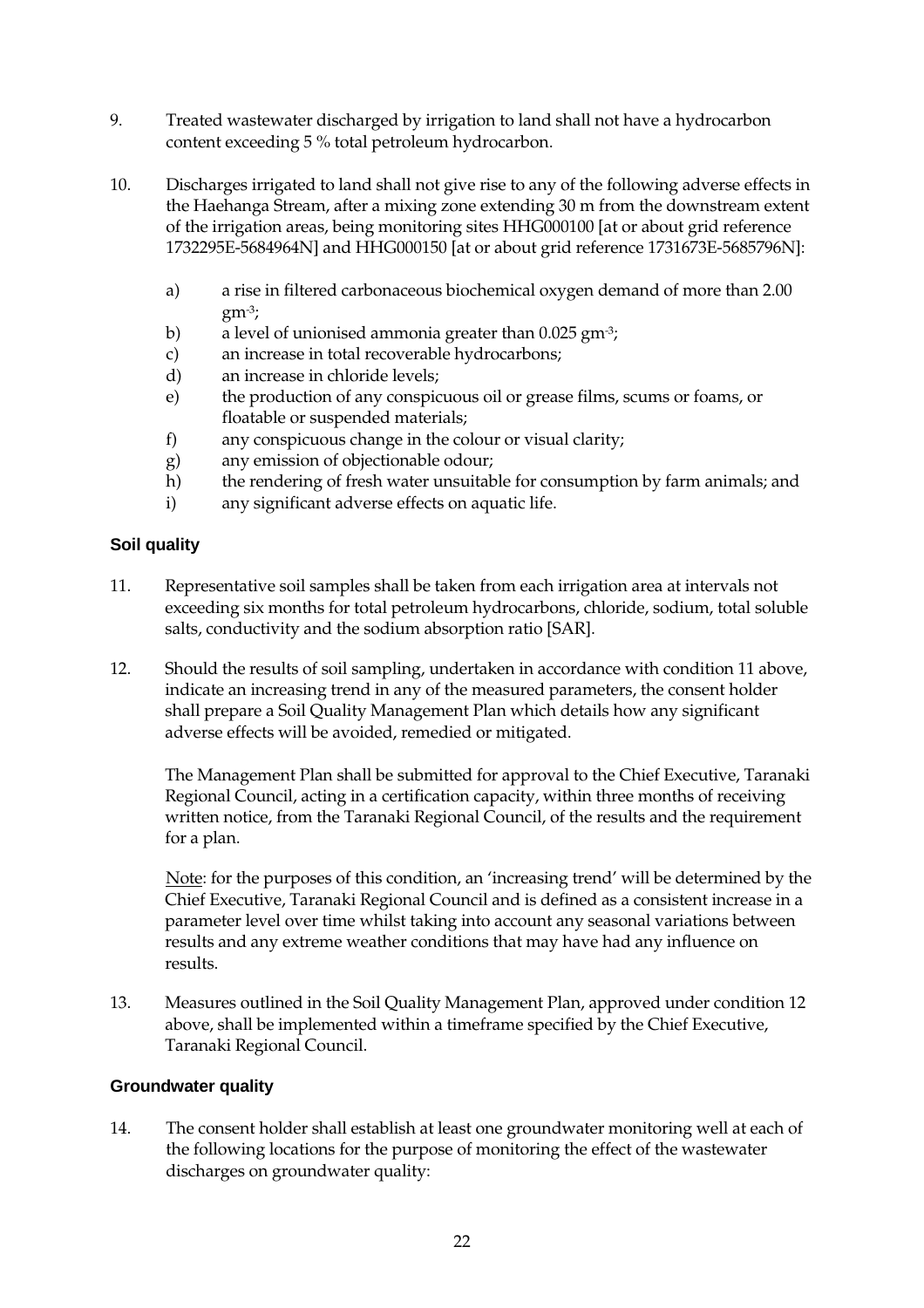- a) up gradient of the irrigation areas in an un-impacted area;
- b) down gradient of the extent of the irrigation area situated upstream of the composting area; and
- c) down gradient of the extent of the irrigation area situated downstream of the composting area.

The design, location and establishment of the monitoring wells shall be to the reasonable approval of the Chief Executive, Taranaki Regional Council, acting in a certification capacity. The monitoring wells shall be fully established and operational within three months of the commencement date of this consent.

- 15. Groundwater shall be monitored at the wells approved under condition 14 at intervals not exceeding six months for total petroleum hydrocarbon, chloride, nitrate, nitrite and ammoniacal nitrogen.
- 16. Should the results of groundwater monitoring, undertaken in accordance with condition 15 above, indicate an increasing trend in one or more of the monitored parameters, the consent holder shall prepare a Groundwater Quality Management Plan which details how any significant adverse effects will be avoided, remedied or mitigated.

The Management Plan shall be submitted for approval to the Chief Executive, Taranaki Regional Council, acting in a certification capacity, within three months of receiving written notice, from the Taranaki Regional Council, of the results and the requirement for a plan.

Note: for the purposes of this condition, an 'increasing trend' will be determined by the Chief Executive, Taranaki Regional Council and is defined as a consistent increase in a parameter level over time whilst taking into account any seasonal variations between results and any extreme weather conditions that may have had any influence on results.

17. Measures outlined in the Groundwater Quality Management Plan, approved under condition 16 above, shall be implemented within a timeframe specified by the Chief Executive, Taranaki Regional Council.

#### **Pond Treatment System**

18. The consent holder shall prepare a Pond Treatment System Management Plan which details management practices undertaken to maximise treatment capabilities of the system. The plan shall be submitted for approval to the Chief Executive, Taranaki Regional Council, acting in a certification capacity, within one month of the commencement date of this consent.

The Management Plan shall address, but not necessarily be limited to, the following matters:

a) how the build up of sediment and/or sludge will be managed within the entire system, how the level of build-up will be monitored including factors that will trigger management, and the frequency of undertaking the identified measures or procedures;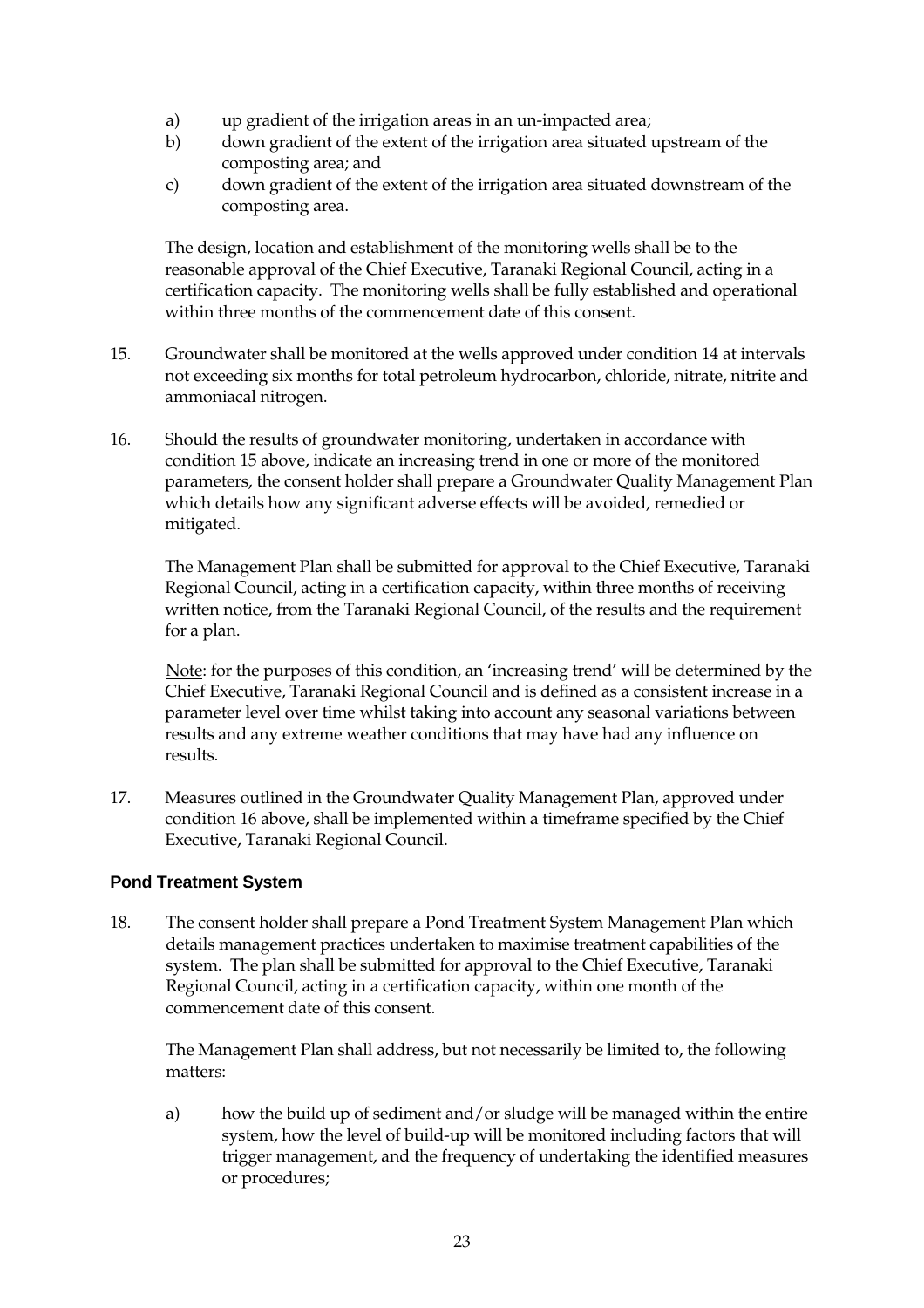- b) how overloading of the system will be prevented; and
- c) how any offensive or objectionable odours at or beyond the site boundary will be avoided in accordance with condition 13 of consent 5839-2.
- 19. Operations on site shall be undertaken in accordance with the Pond Treatment System Management Plan, approved under condition 18 above, except in circumstances when the Proposed Implementation Plan, approved under condition 9 of consent 5839-2, specifies otherwise.

#### **Wetland Treatment System**

20. The consent holder shall prepare a Wetland Treatment System Management Plan that details management practices undertaken to maximise treatment capabilities of the system. The plan shall be submitted for approval to the Chief Executive, Taranaki Regional Council, acting in a certification capacity, within one month of the commencement date of this consent.

The Management Plan shall address, but not necessarily be limited to, the following matters:

- a) how the build up of sediment and/or sludge will be managed within the entire system, how the level of build-up will be monitored including factors which will trigger management, and the frequency of undertaking the identified measures or procedures; and
- b) how plant die-off within the system will be managed, and the frequency and/or timing of undertaking the identified measures or procedures.
- 21. Operations on site shall be undertaken in accordance with the Wetland Treatment System Management Plan, approved under condition 20 above.
- 22. The discharge from the Wetland Treatment System shall meet the following standards [at monitoring site IND003008]:
	- a) the suspended solids concentration shall not exceed  $100 \text{ g/m}^3$ ; and
	- b) the pH shall be between 6.0 and 9.0.
- 23. Discharges from the Wetland Treatment System shall not give rise to any of the following effects in the unnamed tributary of the Haehanga Stream, after a mixing zone of 40 m, at established monitoring site HHG000103 [at or about grid reference 1732695E-5685050N]:
	- a) a rise in filtered carbonaceous biochemical oxygen demand of more than 2.00 gm-3;
	- b) a level of unionised ammonia greater than 0.025 gm<sup>-3</sup>;
	- c) the production of any conspicuous oil or grease films, scums or foams, or floatable or suspended materials;
	- d) any conspicuous change in the colour or visual clarity;
	- e) any emission of objectionable odour;
	- f) the rendering of fresh water unsuitable for consumption by farm animals; and
	- g) any significant adverse effects on aquatic life.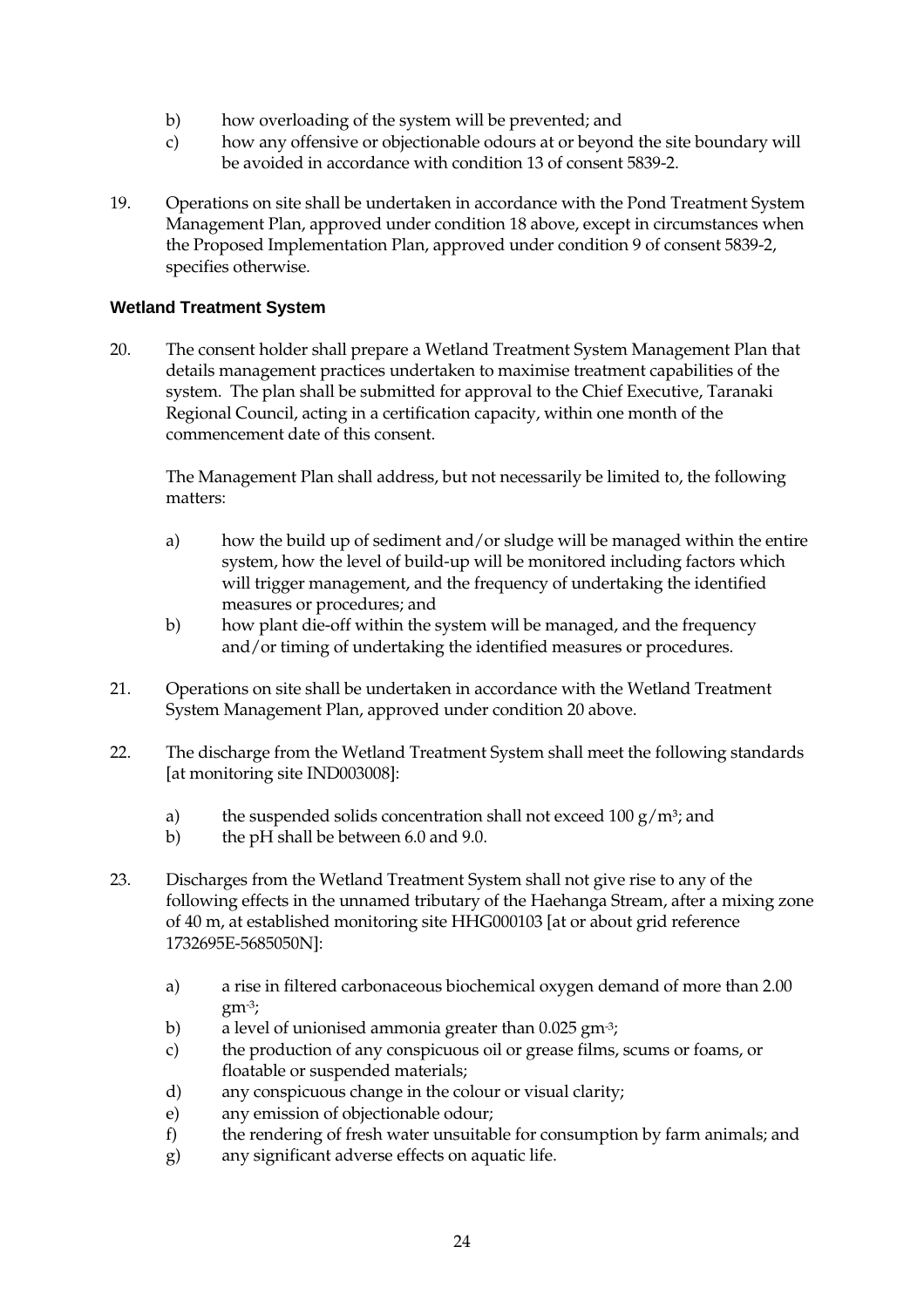#### **Riparian planting**

24. The consent holder shall maintain the areas of riparian planting, undertaken in accordance with option 1 of riparian management plan RMP383, by ensuring the ongoing replacement of plants which do not survive, the eradication of weeds until the plants are well established, and the exclusion of stock from the planted areas.

#### **Incident notification**

25. The consent holder shall keep a permanent record of any incident related to this consent that results, or could result, in an adverse effect on the environment. The consent holder shall make the incident register available to the Taranaki Regional Council on request.

 Details of any incident shall be forwarded to the Taranaki Regional Council immediately. At the grant date of this consent, the Council's phone number is 0800 736 222 [24 hour service].

#### **Site reinstatement**

26. The consent holder shall prepare a Site Exit Plan which details how the site is going to be reinstated prior to the consent expiring or being surrendered. The Plan shall be submitted for approval to the Chief Executive, Taranaki Regional Council, acting in a certification capacity, at least 3 months prior to this consent expiring or being surrendered.

The Site Exit Plan shall address, but not necessarily be limited to, the following matters:

- a) How the site will be reinstated so that no raw materials listed or approved under condition 2 of this consent remain on site;
- b) How the site will be reinstated so that no partially decomposed material remains on site;
- c) How any remaining leachate or sludge, resulting from the operation, will be either removed from the site, buried, treated or otherwise to avoid any adverse effects on groundwater or surface water; and
- d) Timeframes for undertaking the activities identified in association with a) to c) above.

Note: The requirement of this condition shall not apply if the consent holder applies for a new consent to replace this consent when it expires.

27. The consent holder shall reinstate the site in accordance with the plan approved under condition 26 above prior to this consent expiring or being surrendered.

#### **Review**

28. In accordance with section 128 and section 129 of the Resource Management Act 1991, the Taranaki Regional Council may serve notice of its intention to review, amend, delete or add to the conditions of this resource consent by giving notice of review within one month of approving the plan required under condition 9 of consent 5839-2 and/or during the month of June in any year for any of the following purposes: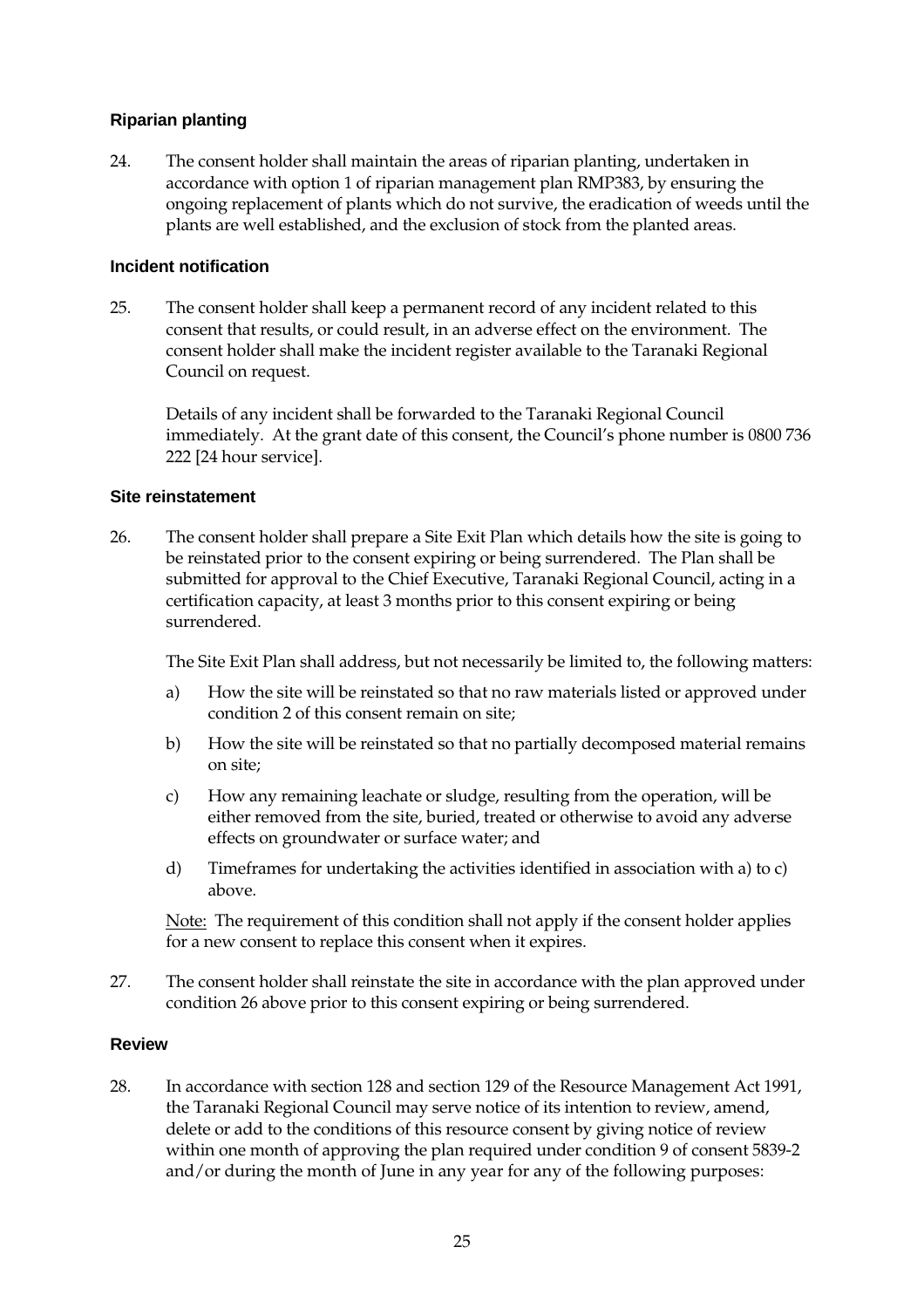- a) Ensuring that the conditions are adequate to deal with any adverse effects on the environment arising from the exercise of this resource consent, and in particular to address any more than minor adverse effects relating to odour discharges from the site and/or water quality issues;
- b) To incorporate into the consent any modification to the operation and maintenance procedures or monitoring that may be necessary to deal with any adverse effects on the environment arising from changes in association with condition 9 of consent 5839-2; and
- c) To determine any measures that may be appropriate to comply with condition 1 of this consent, and which are necessary to address any adverse effects relating to the wastewater discharges and/or odour from the site.



### **Appendix 1 of consent 5838-2**

**Figure 1** The location and extent of the Pond Treatment System, Wetland Treatment System, Pads 1 and 2, and the Drill Mud Pad.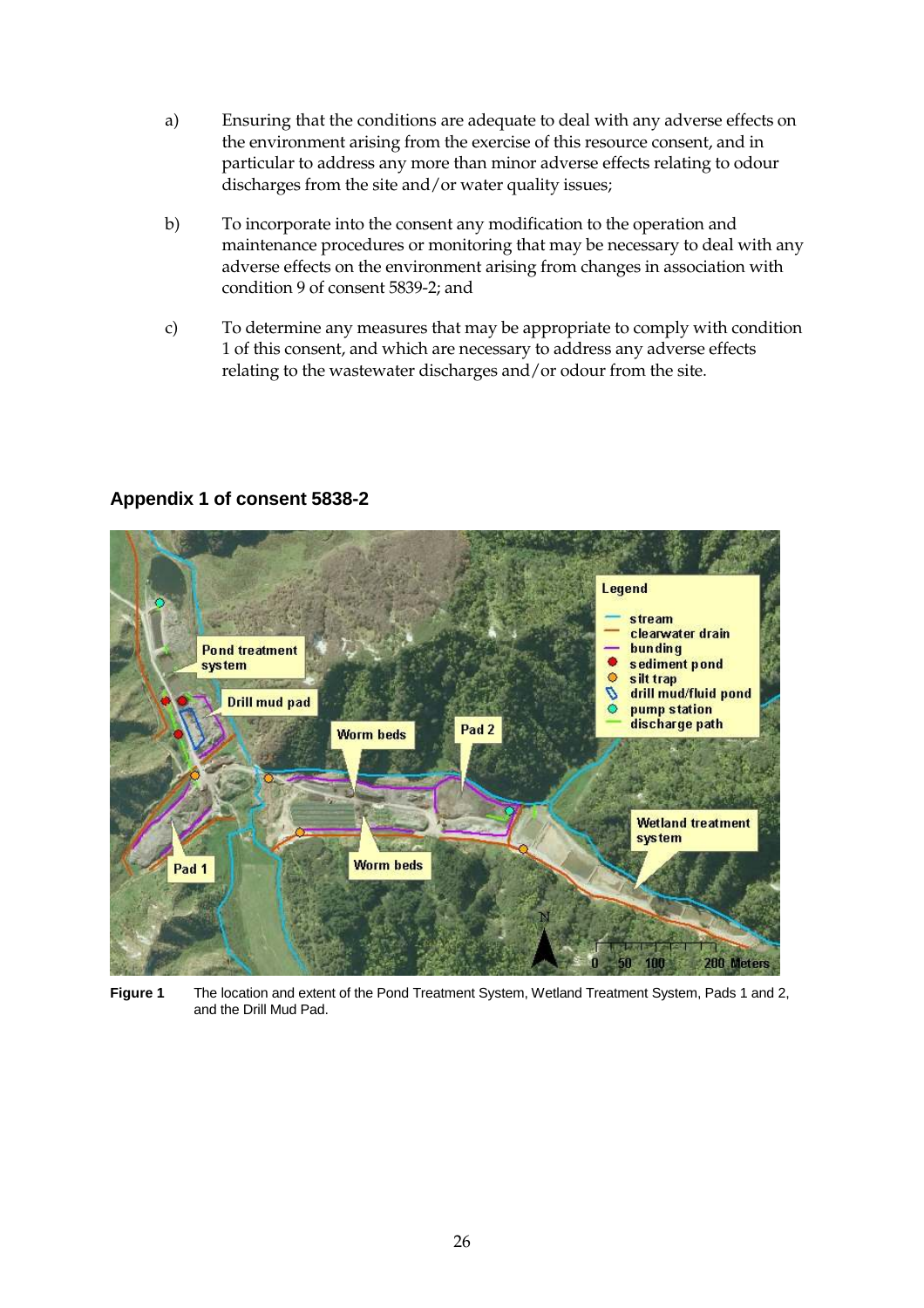## **Consent 5839-2: to discharge emissions into the air [application 5277]**

That application 5277; to discharge emissions into the air, namely odour and dust, from composting operations; be approved for a period to 1 June 2018, subject to the Council's standard conditions and the following special conditions:

#### **General**

- 1. The consent holder shall at all times adopt the best practicable option, as defined in section 2 of the Resource Management Act 1991, to prevent or minimise any adverse effects on the environment from the exercise of this consent.
- 2. The surface areas of Pad 1 and Pad 2 shall not exceed 3,500 m² and 4,000 m², respectively.

Note: For the purposes of this condition, the location and extent of Pad 1 and Pad 2 are shown on Figure 1, attached as Appendix 1 of this consent.

#### **Incoming material**

- 3. The raw materials accepted onsite shall be limited to the following:
	- Paunch grass;
	- Animal manure from meat processing plant stock yards and dairy farm oxidation pond solids;
	- Green vegetative wastes;
	- Biosolids wastes including, but not limited to, pellets from wastewater treatment plants;
	- Mechanical pulping pulp and paper residue [excluding any pulping wastes that have been subject to chemical pulping or treated or mixed with any substance or material containing chlorine or chlorinated compounds];
	- Solid drilling cuttings from hydrocarbon exploration provided they are blended down to a maximum hydrocarbon content of 5.0 % total petroleum hydrocarbon within 3 days of being received onsite;
	- Water based and synthetic based drilling fluids from hydrocarbon exploration provided they are blended down to a maximum hydrocarbon content of 5.0 % total petroleum hydrocarbon content within 3 days of being brought onto the site;
	- Produced water from hydrocarbon exploration;
	- Vegetable waste solids [being processing by-products];
	- Grease trap waste [from food service industries];
	- Fish skeletal and muscle residue post filleting [free from offal]; and
	- Poultry industry waste [eggshells, yolks, macerated chicks and chicken mortalities].

The acceptance of any other materials shall only occur if the Chief Executive, Taranaki Regional Council advises in writing that he is satisfied on reasonable grounds that the other materials will have minimal effects beyond those materials listed above.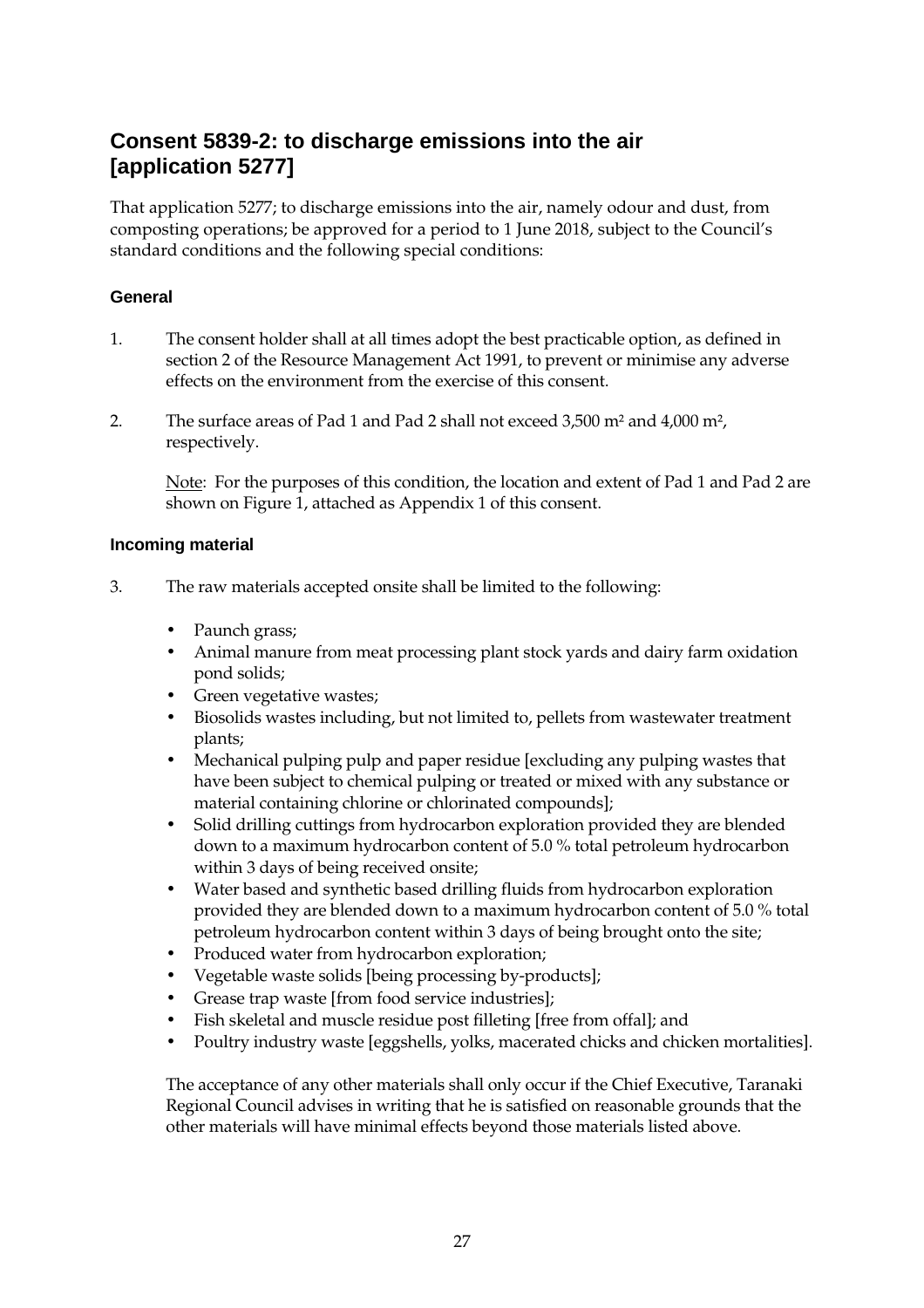- 4. Material produced as a result of a dissolved air flotation process shall not be accepted on site.
- 5. The consent holder shall record the following information in association with accepting all incoming material on site:
	- a) the date and time that the material is accepted;
	- b) description of the material; and
	- c) the approximate volumes of material.

The above records shall be made available to the Chief Executive, Taranaki Regional Council, on request.

#### **Management practices**

6. The consent holder shall prepare a Site Practices Management Plan which details management practices undertaken to ensure that offensive or objectionable odours at or beyond the site boundary will be avoided in accordance with condition 13 of this consent. The plan shall be submitted for approval to the Chief Executive, Taranaki Regional Council, acting in a certification capacity, within one month of the commencement date of this consent.

 The Management Plan shall address, but not necessarily be limited to, the following matters:

- a) identification of all activities on site which have the potential to generate odour [e.g. turning compost piles, removing sludge from ponds];
- b) the conditions and/or time of day when activities identified under a) above should be undertaken [e.g. during favourable weather conditions and the identification of those conditions] and/or measures that shall be implemented to avoid odours arising [e.g. containment measures];
- c) measures undertaken to minimise odours during receiving and storing material on Pad 1 and Pad 2 and throughout the composting and vermiculture processes [e.g. method[s] used to cover material once received, how anaerobic conditions are maintained];
- d) measures undertaken to minimise odours arising in the Wetland Treatment System, and identification of the time of year and/or frequency when undertaken;
- e) measures undertaken to minimise odours arising in the Pond Treatment System and associated treatment measures [e.g. silt traps located upstream], and identification of the time of year and/or frequency when undertaken; and
- f) details of how a complaint investigation procedure shall operate, including what data shall be collected and what feedback is to be provided to the complaint.
- 7. Operations on site shall be undertaken in accordance with the Site Practices Management Plan, approved under condition 6 above, except in circumstances when the Proposed Implementation Plan, approved under condition 9 of this consent, specifies otherwise.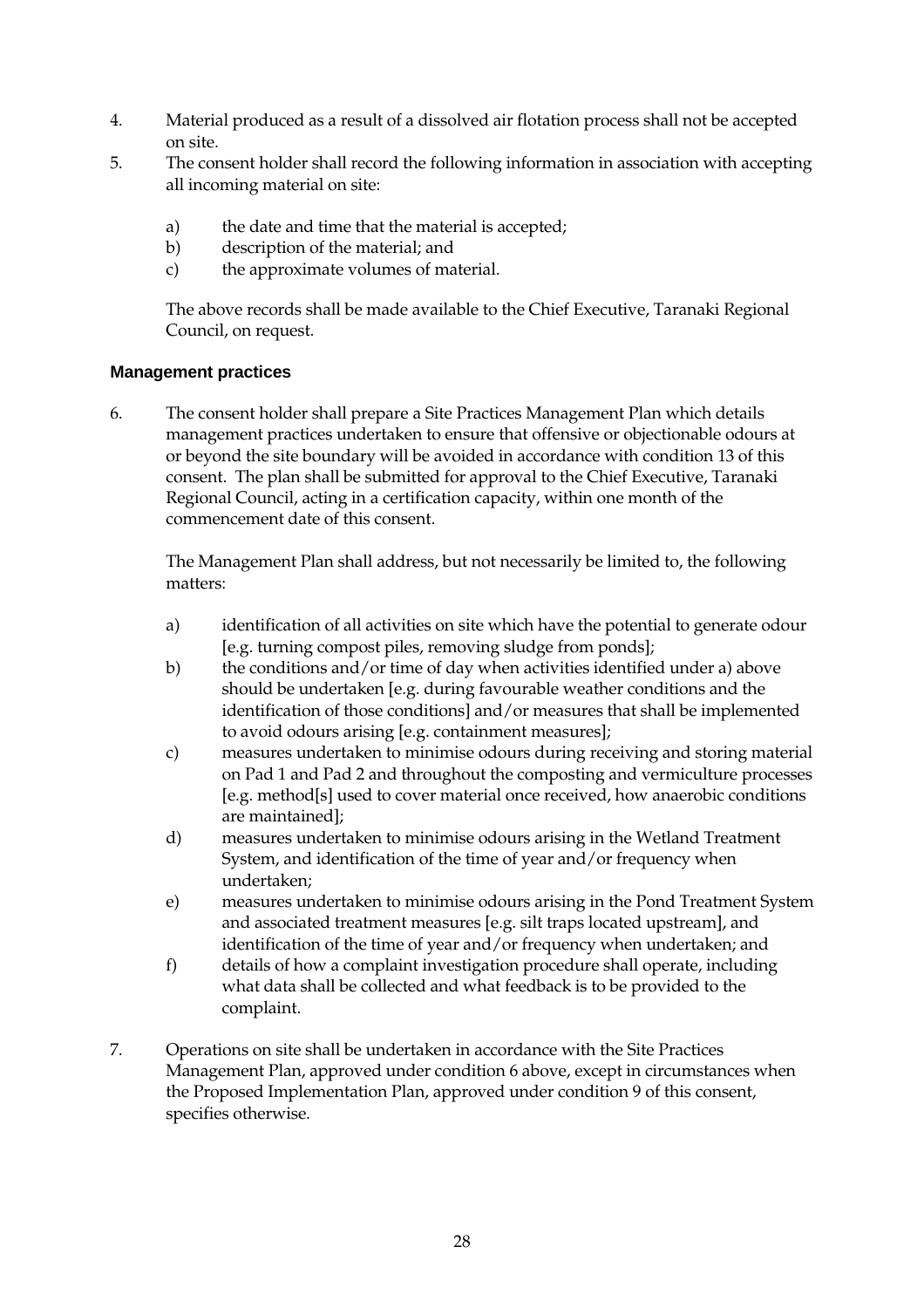#### **Site audit and implementation**

8. The consent holder shall engage a suitably qualified and experienced professional to prepare and submit an Odour Assessment Report for approval to the Chief Executive, Taranaki Regional Council, acting in a certification capacity, within three months of the commencement date of this consent. The professional that the consent holder engages shall be to the reasonable approval of the Chief Executive, Taranaki Regional Council.

The report shall include, but not necessarily be limited to, the following:

- a) The appropriateness of the management practices and control measures undertaken in avoiding offensive and/or objectionable odours arising beyond the property boundary in association with the composting processes on Pad 1;
- b) Recommendations in association with a) above;
- c) The appropriateness of the design and management of the Pond Treatment System and associated pre-treatment devices (e.g. silt ponds) in effectively managing odours arising from treating leachate derived from Pad 1 and avoiding offensive and/or objectionable odours arising beyond the property boundary; and
- d) Recommendations in association with c) above.

For assisting with the above assessment, the consent holder shall provide a copy of the documents listed below to the engaged and approved professional:

- The Taranaki Regional Council final officers report and hearing decision report for applications 5276 and 5277;
- Consent certificates [including conditions] for consents 5838-2 and 5839-2;
- The Pond Treatment System Management Plan approved under condition 18 of consent 5838-2; and
- The Site Practices Management Plan approved under condition 6 of this consent.
- 9. The consent holder shall prepare and submit a Proposed Implementation Plan for approval to the Chief Executive, Taranaki Regional Council, acting in a certification capacity, within one month of the Odour Assessment Report being approved under condition 8 above.

The Plan shall include, but not necessarily be limited to, the following:

- a) Management practices and/or control measures proposed to be implemented in association with the composting processes on Pad 1, of which are from the recommendations of the Odour Assessment Report, approved in accordance with condition 8;
- b) Management practices and/or control measures proposed to be implemented in association with the Pond Treatment System, of which are from the recommendations of the Odour Assessment Report, approved in accordance with condition 8;
- c) The reasons for the chosen practices and/or measures identified in accordance with a) and b) above
- d) A timeframe by when each of the practices and/or measures identified in accordance with a) and b) above will be implemented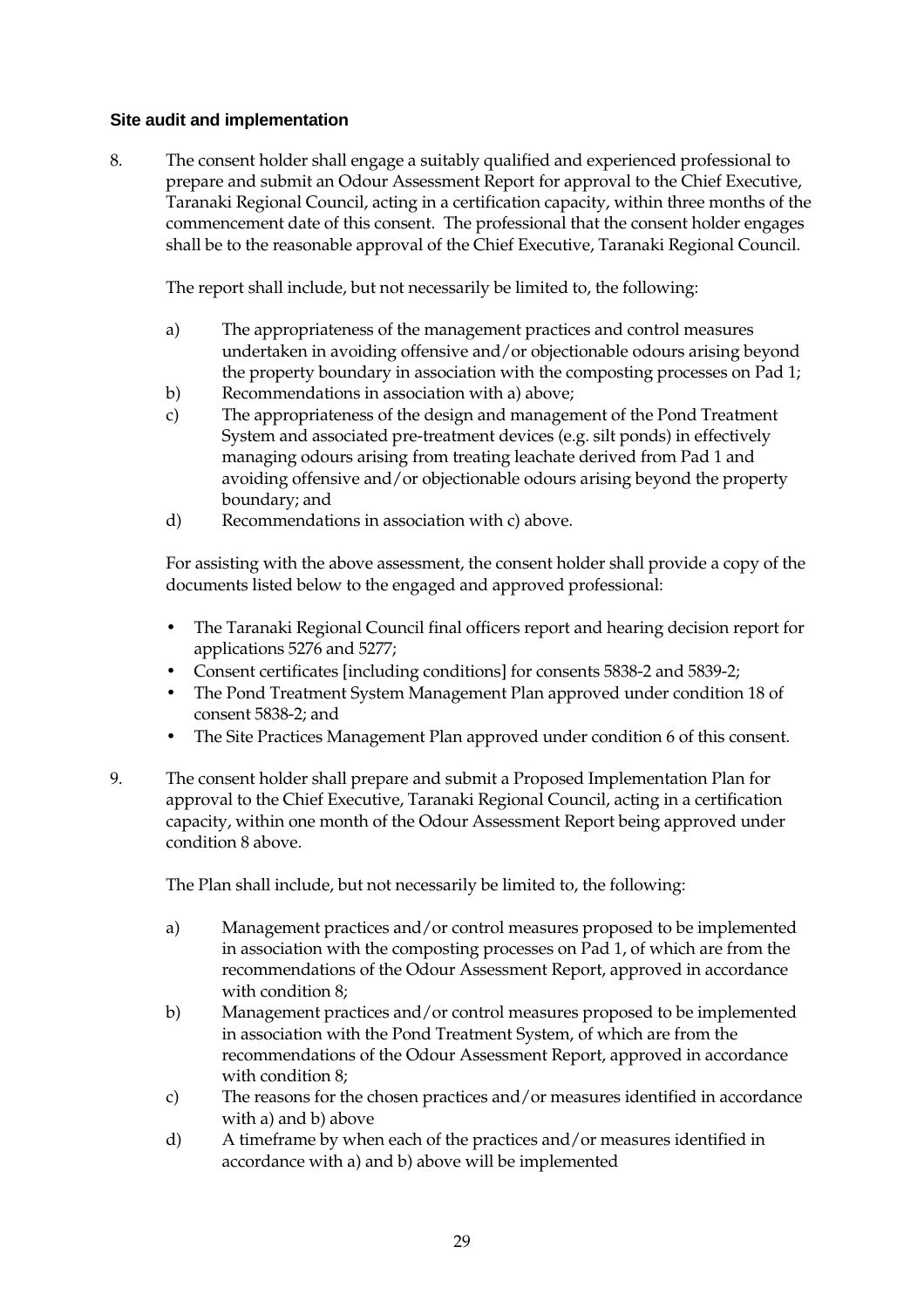- e) Identification of appropriate management practices to ensure the on-going functionality of any chosen control measures identified in accordance with a) and b) above
- 10. Operations and activities on site shall be undertaken in accordance with the Proposed Implementation Plan, approved under condition 9 above.

#### **Dust**

11. The dust deposition rate beyond the boundary of the consent holder's site arising from the discharge shall be less than  $4.0 \text{ g/m}^2/30 \text{ days}.$ 

 Note: For the purposes of this condition, the consent holder's site is defined as Sec 34 Pt Sec 4 Blk II Upper Waitara SD.

12. Any discharge to air from the site shall not give rise to any offensive, objectionable, noxious or toxic levels of dust at or beyond the boundary of the consent holder's site, and in any case, total suspended particulate matter shall not exceed  $120 \mu g/m^3$  as a  $24$ hour average [measured under ambient conditions] beyond the boundary of the consent holder's site.

 Note: For the purposes of this condition, the consent holder's site is defined as Sec 34 Pt Sec 4 Blk II Upper Waitara SD.

#### **Odour**

13. The discharges authorised by this consent shall not give rise to an odour at or beyond the boundary of the consent holder's site that is offensive or objectionable.

Note: For the purposes of this condition:

- The consent holder's site is defined as Sec 34 Pt Sec 4 Blk II Upper Waitara SD; and
- Assessment under this condition shall be in accordance with the *Good Practice Guide for Assessing and Managing Odour in New Zealand, Air Quality Report 36, Ministry for the Environment, 2003.*

#### **Monitoring**

14. The consent holder shall install a monitoring device that continuously records wind speed and direction in the area of the composting activity. The device shall be capable of logging collected data for at least six months and shall be installed and be operational within three months of the commencement date of this consent.

The data shall be provided telemetrically to the Taranaki Regional Council. If this method is not technically feasible, the data shall be provided to the Taranaki Regional Council at a frequency and a form advised by the Chief Executive, Taranaki Regional Council until such a time it is technically feasible to telemetric the data.

#### **Odour surveys**

15. The consent holder shall undertake an odour survey within six months of the Plan approved under condition 9 of this consent being implemented and thereafter at yearly intervals during periods when metrological conditions are most likely to result in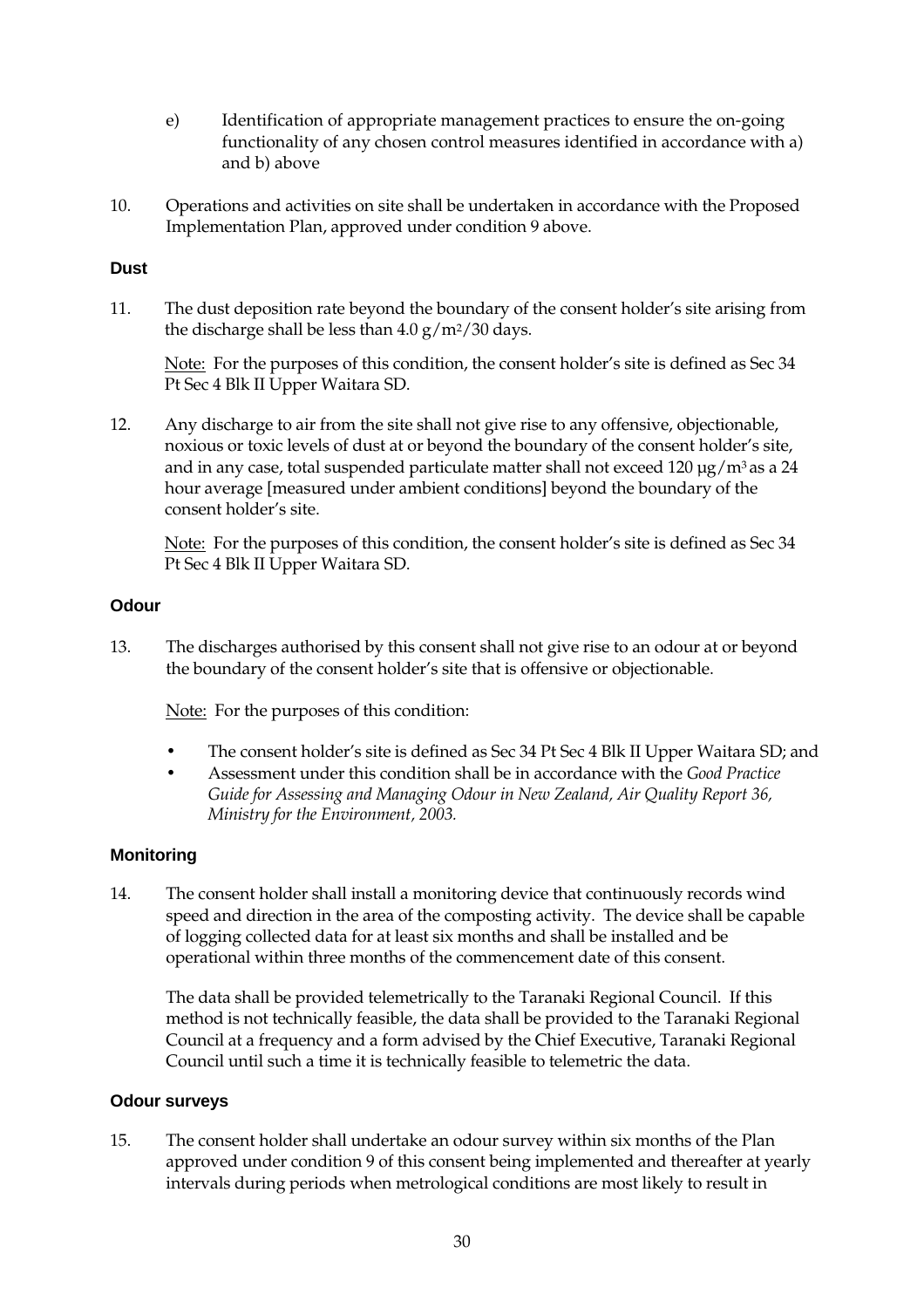offsite odour. The methodology for the survey shall be consistent with German Standard VDI 3940 "Determination of Odorants in Ambient Air by Field Inspection", or similar. Prior to the survey being carried out, the methodology shall be approved by the Chief Executive, Taranaki Regional Council, acting in a certification capacity.

The results of the survey shall be provided to the Chief Executive, Taranaki Regional Council, within three months of the survey being completed.

#### **Community liaison**

16. The consent holder and the Director – Resource Management, Taranaki Regional Council, or his delegate, shall meet locally as appropriate, six monthly or at such other frequency as the parties may agree, with submitters to the application of this consent and any other interested party at the discretion of the Chief Executive, Taranaki Regional Council, to discuss any matter relating to the exercise of this consent, in order to facilitate ongoing community consultation.

#### **Incident notification**

17. The consent holder shall keep a permanent record of any incident related to this consent that results, or could result, in an adverse effect on the environment. The consent holder shall make the incident register available to the Taranaki Regional Council on request.

 Details of any incident shall be forwarded to the Taranaki Regional Council immediately. At the grant date of this consent, the Council's phone number is 0800 736 222 [24 hour service].

#### **Site reinstatement**

18. The consent holder shall prepare a Site Exit Plan which details how the site is going to be reinstated prior to the consent expiring or being surrendered. The Plan shall be submitted for approval to the Chief Executive, Taranaki Regional Council, acting in a certification capacity, at least 3 months prior to this consent expiring or being surrendered.

The Site Exit Plan shall address, but not necessarily be limited to, the following matters:

- a) How the site will be reinstated so that no raw materials listed or approved under condition 3 of this consent remain on site;
- b) How the site will be reinstated so that no partially decomposed material remains on site;
- c) How any remaining leachate or sludge, resulting from the operation, will be either removed from the site, buried, treated or otherwise to avoid any adverse effects on groundwater or surface water; and
- d) Timeframes for undertaking the activities identified in association with a) to c) above.

Note: The requirement of this condition shall not apply if the consent holder applies for a new consent to replace this consent when it expires.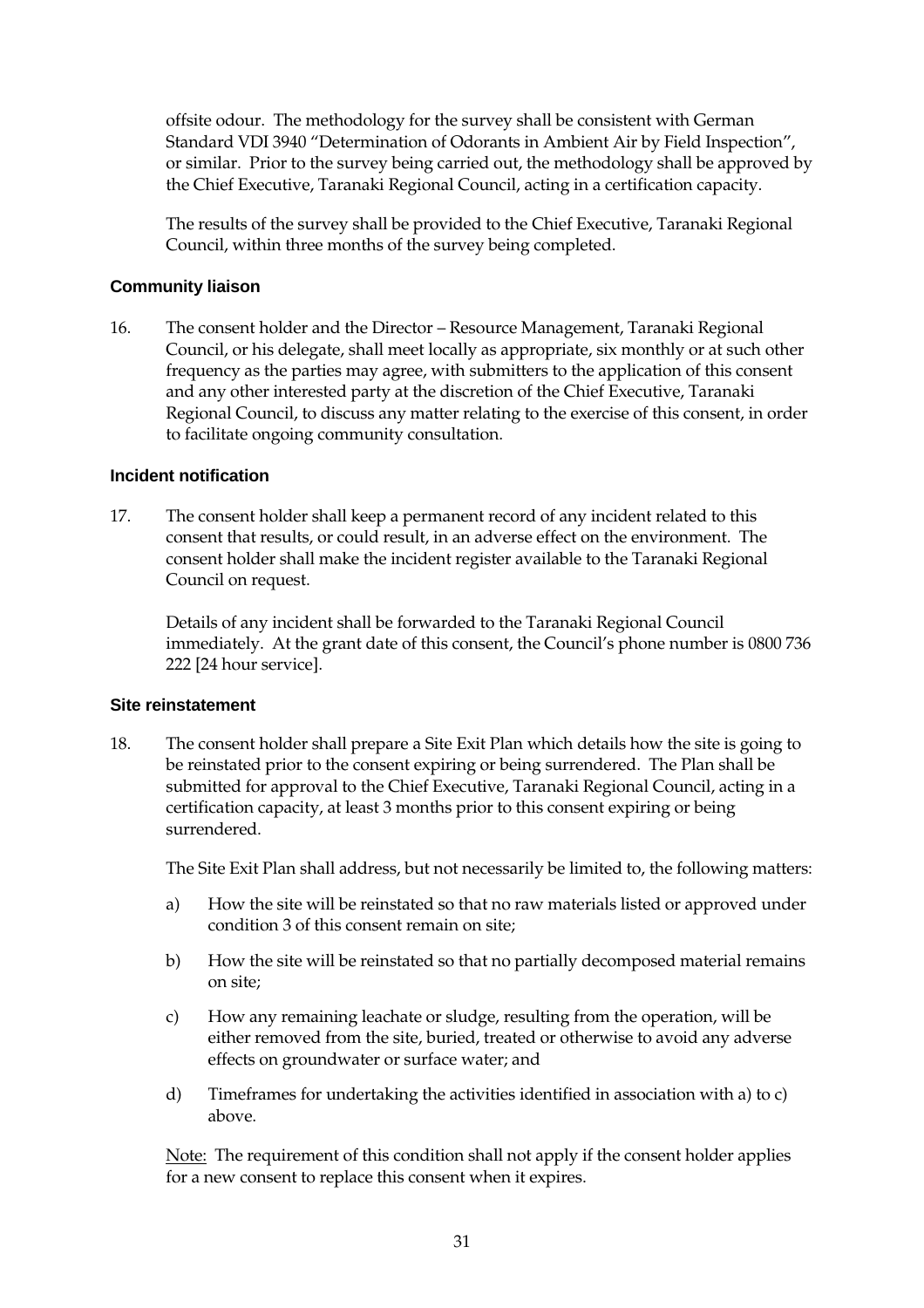19. The consent holder shall reinstate the site in accordance with the Plan approved under condition 18 above prior to this consent expiring or being surrendered.

#### **Review**

- 20. In accordance with section 128 and section 129 of the Resource Management Act 1991, the Taranaki Regional Council may serve notice of its intention to review, amend, delete or add to the conditions of this resource consent by giving notice of review within one month of approving the plan required under condition 9 of this consent and/or during the month of June in any year for any of the following purposes:
	- a) Ensuring that the conditions are adequate to deal with any adverse effects on the environment arising from the exercise of this resource consent, and in particular to address any more than minor adverse effects relating to odour discharges from the site;
	- b) To incorporate into the consent any modification to the operation and maintenance procedures or monitoring that may be necessary to deal with any adverse effects on the environment arising from changes in association with condition 9 of this consent; and
	- c) To determine any measures that may be appropriate to comply with condition 1 of this consent, and which are necessary to address any adverse effects of odour from the site.

#### Legend stream clearwater drain **Pond treatment bunding** sediment pond system Ò silt trap drill mud/fluid pond Ó **Drill mud pad** pump station discharge path Pad<sub>2</sub> **Worm beds Wetland treatment** system **Worm beds** Pad<sub>1</sub> 200 Meters 100

## **Appendix 1 of consent 5839-2**

**Figure 1** The location and extent of the composting operation including Pads 1 and 2.